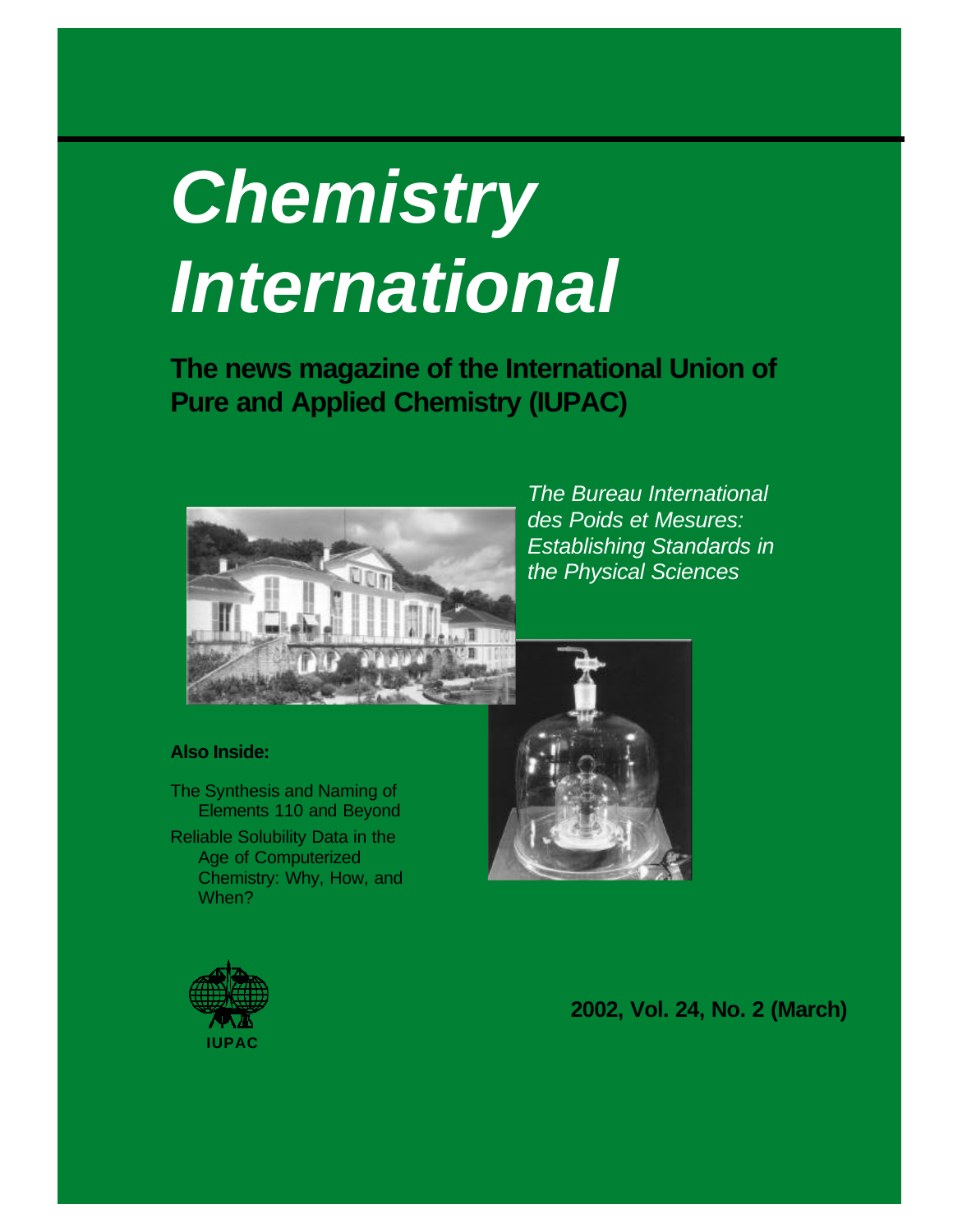# *Chemistry International*

The news magazine of the International Union of Pure and Applied Chemistry (IUPAC)

**MANAGING EDITOR: Fabienne Meyers PRODUCTION EDITOR: Chris Brouwer**

**All correspondence to be addressed to The Editor, Chemistry International (CI) IUPAC Secretariat POBox 13757 Research Triangle Park, NC 27709-3757, USA**

**E-mail: edit.ci@iupac.org http://www.iupac.org/publications/ci**

**Phone: +1 919 485 8703; Fax: +1 919 485 8706** 

### **Subscriptions**

**Six issues of Chemistry International (ISSN 0193-6484) will be published bimonthly in 2002 (one volume per annum) in January, March, May, July, September, and November. The 2002 subscription rate is USD 99.00 for organizations and USD 45.00 for individuals. Subscription orders may be placed directly with the IUPAC Secretariat. Affiliate Members receive CIas part of their Membership subscription, and Members of IUPAC bodies receive CI free of charge.**

### **Reproduction of Articles**

**Unless there is a footnote to the contrary, reproduction or translation of articles in this issue is encouraged, provided that it is accompanied by a reference to the original in Chemistry International.**

**Periodicals postage paid at Durham, NC 27709-9990 and additional mailing offices. POSTMASTER:Send address changes to Chemistry International, IUPAC Secretariat, PO Box 13757, Research Triangle Park, NC27709-3757, USA.**

| <b>Advertising Rates:</b> | Mono page       | USD 725         |
|---------------------------|-----------------|-----------------|
|                           | Color page      | <b>USD 1700</b> |
|                           | Mono half page  | <b>USD 450</b>  |
|                           | Color half page | <b>USD 1450</b> |

**Printed by: Cadmus Professional Communications, Easton, MD USA**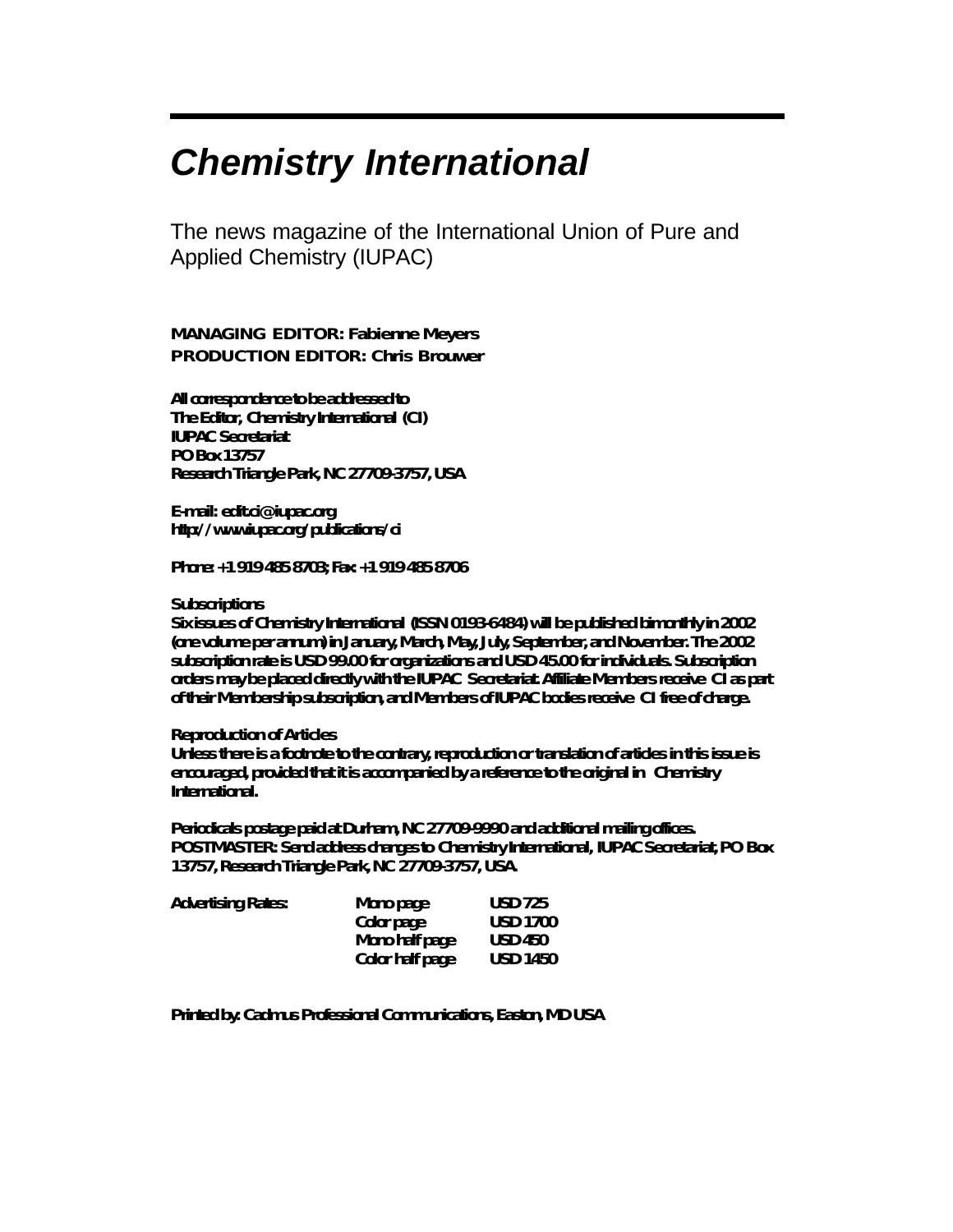# *Contents*

| Secretary General's Column 2                                                            |  |  |
|-----------------------------------------------------------------------------------------|--|--|
| The Bureau International des Poids et<br><b>Mesures: Establishing Standards in</b>      |  |  |
| The Synthesis and Naming of Elements                                                    |  |  |
| Reliable Solubility Data in the Age of Computerized<br>Chemistry: Why, How, and When? 8 |  |  |
| <b>IUPACForum</b>                                                                       |  |  |
| Breaking Away from the Old Three Ss 11                                                  |  |  |
| Young Chemists Travel Far with Canadian                                                 |  |  |
| National Committee Awards 12                                                            |  |  |
| <b>IUPAC News</b>                                                                       |  |  |
| <b>Chemical Nomenclature and Structure</b>                                              |  |  |
| Representation 12                                                                       |  |  |
| Nomenclature of Inorganic Chemistry 14                                                  |  |  |
| <b>IUPACProjects</b>                                                                    |  |  |
| SCOPE/IUPAC International Symposium on                                                  |  |  |
| Endocrine Active Substances 16                                                          |  |  |
| <b>Highlights from Pure and Applied Chemistry</b>                                       |  |  |
| Generic Source-Based Nomenclature                                                       |  |  |
| for Polymers $\dots \dots \dots \dots \dots \dots \dots \dots \dots 16$                 |  |  |
| Quantum Chemical B3LYP/cc-pvqz Computation                                              |  |  |

of Ground-State Structures and Properties of Small Molecules with Atoms of  $Z \leq 18$ (Hydrogen to Argon) . . . . . . . . . . . . . . . . 17

| Critical Evaluation of Stability Constants of |
|-----------------------------------------------|
|                                               |
| <b>Provisional Recommendations</b>            |
| Quantities, Terminology, and Symbols in       |
| Photothermal and Related Spectroscopies 19    |
| The Naming of New Elements 19                 |
| <b>New Books and Publications</b>             |
| The Biogeochemistry of Iron in Seawater 20    |
| Polymerization Processes and Polymer          |
|                                               |
| Characterization of Compounds in Solution:    |
|                                               |
| CRC Handbook of Optical Resolutions via       |
| Diastereomeric Salt Formations 21             |
| New Books from the World Health               |
| Organization 21                               |
| New Books from the American Oil Chemists'     |
|                                               |
| <b>Reports from Conferences</b>               |
| Medicinal Chemistry 22                        |
|                                               |
| <b>Conference Announcements</b> 23            |
| Conference Calendar 25                        |

Microcalorimetry .....................17

Standards in Isothermal

### **What Is Old Is New Again**

Restructuring has been a key word for some time within IUPAC, as this 12-year old cartoon, previously published in *CI*, candidly testified. Over time, questions find answers, and good composition glue strengthens. My point of view is that the structure of the Union—the way it operates and the resulting benefits for the chemistry community—relies essentially on the people involved. My greatest privilege while working at IUPAC has not been working for the Union, but has been working with the volunteers that surround it. As it will be four years next month that my work ID became fabienne at iupac dot org, I feel it is time for me to say "thanks" to you—and I might add "thanks for sticking around."

Fabienne Meyers <fabienne@iupac.org>

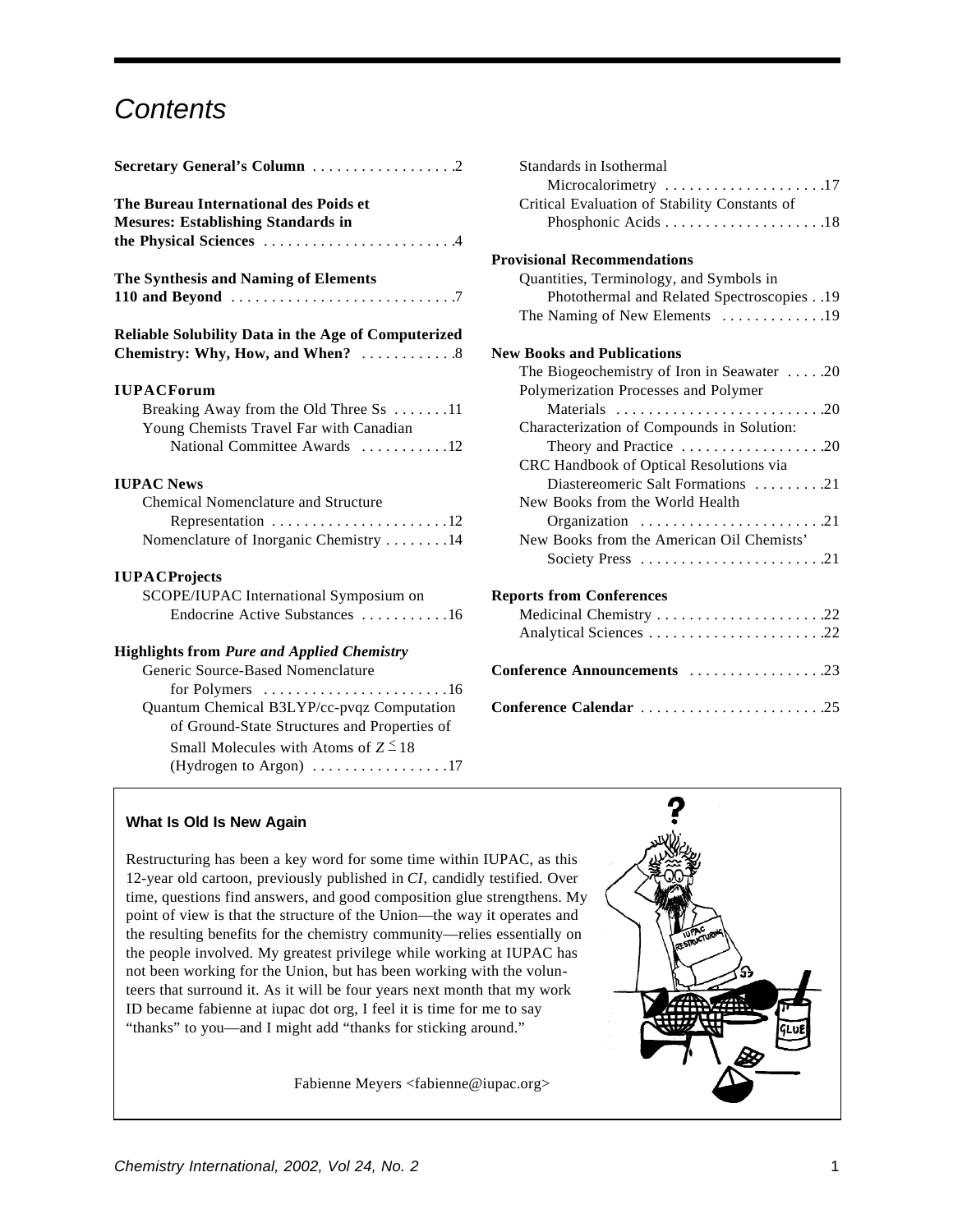# *Secretary General's Column*

Broadening Active Participation in IUPAC Activities

After two years in transition from our traditional commission-based organization to the project-driven system, IUPAC is now operating fully in this new mode. Our eight divisions have been restructured, with the inclusion of National Representatives in the Division Committees. Several Standing Committees have also been reorganized, most notably the Committee on Chemistry Education.

The President's message in the January issue of *Chemistry International* laid out a list of activities for the current biennium. Among our priorities are broadening active participation in IUPAC activities. Several of the following initiatives are already underway, while others will be undertaken soon.

### **New Member Countries**

As reported previously in *CI*, a Membership Development Committee was formed in Brisbane. Committee members have visited organizations of chemists in several prospective member countries to describe the advantages of becoming a National Adhering Organization (NAO) and to try to help resolve the financial difficulties that membership in IUPAC entails. Mexico and Uruguay have recently become Associate NAOs. There are several promising prospects for countries upgrading to full NAO status.

#### **Affiliate Member Program**

The AMP was launched in 1986 to promote two-way communication between IUPAC and individual chemists throughout the world. After an initial surge in interest resulted in the enrollment of more than 7800 Affiliate Members in 1987, the program has declined to its present size of about 4800 in 65 countries. We will work with our NAOs and national chemical societies in many countries to reverse this trend and to revitalize the AMP. As described in the January 2002 issue of *CI*, we now offer a free sponsored affiliate membership to a chemist in a developing country for each new paid member. For many in the developing world, the AMP provides a communications "lifeline." Here is a way to help extend that lifeline.

Many readers of *CI* are already Affiliate Members. We want to hear from you about your ideas for new IUPAC activities, including formal projects, and your reaction to current activities. An e-mail message to

 $\leq$ secretariat@iupac.org> will suffice, but we also welcome letters to *CI* to be published in the IUPAC Forum.

#### **IUPAC Fellows**

While we are encouraging broader participation in IUPAC activities, we do not want to lose track of those chemists who have already contributed to the Union's activities and may well do so again. Our "alumni," designated as IUPAC Fellows in appreciation of their contributions, receive *CI* and other benefits. As a number of people have recently completed formal service in



Edwin D. Becker IUPAC Secretary **General** 

IUPAC bodies, the number of Fellows is expected to double from last year's size of about 450.

#### **National Representatives**

To broaden the geographic representation on each of our eight Division Committees, the IUPAC Council approved an amendment to the Bylaws that allows up to six NRs on each Committee and makes them full participants in the work of the Committee. In addition, I have invited each NAO to designate a specific contact to each Division Committee to facilitate communication and bring additional chemists into the mainstream of IUPAC activities. Also, the new Committee on Chemistry Education has a very large number of NRs—potentially involving every NAO in the IUPAC efforts in education and the public appreciation of chemistry.

#### **Associated Organizations**

IUPAC consists of about 40 international organizations, in various specialized fields or with specific geographic coverage, that have been formally recognized as IUPAC Associated Organizations (AOs). We have close ties with some AOs, especially those associations and federations that represent chemists or chemical societies in Europe, Asia, Africa, and Latin America. However, we should improve our interactions with many of the AOs in chemical specialties.

#### **IUPAC Conferences**

Each year IUPAC sponsors a large number of conferences, as readers of *CI* know from the conference calen-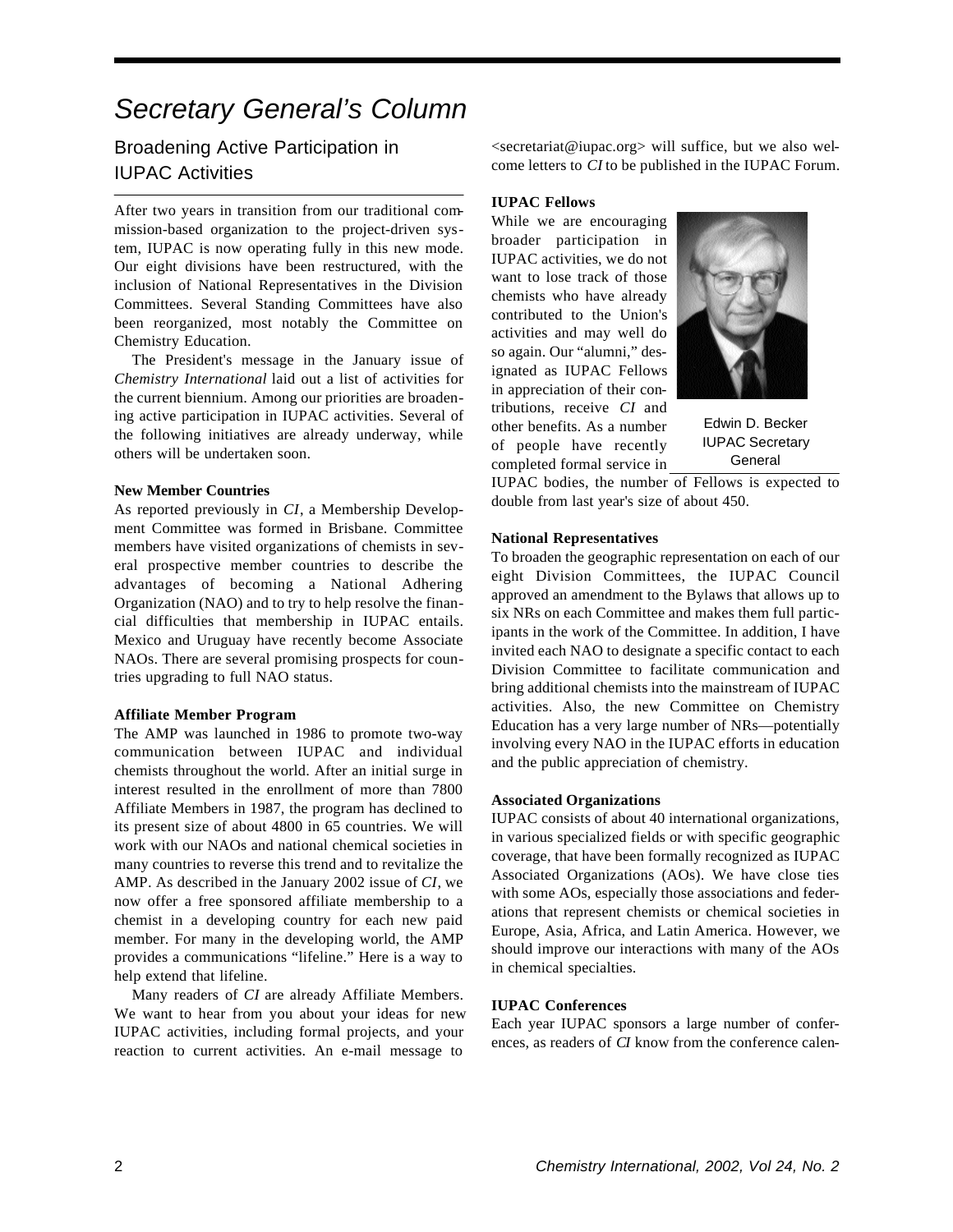*If IUPAC is to be successful in representing worldwide chemistry, it needs to foster synergistic relationships with the global community of chemists.*

dar that was distributed with the January issue. We are planning stronger efforts to publicize IUPAC activities at these conferences and to encourage active involvement of conference attendees in proposing and participating in formal IUPAC projects.

### **IUPAC Projects**

A major objective in initiating the project system was to create within IUPAC a more dynamic environment, in which any chemist in the world can contribute. If IUPAC is to be successful in representing worldwide chemistry, we need to foster the synergistic relationship between the global community of chemists and the one organization that represents the chemical sciences worldwide. Let us hear from you!

*Edwin D. Becker has been IUPAC Secretary General since 1996 and has been a member of various IUPAC bodies for almost 30 years. He is presently a scientist emeritus at the National Institutes of Health in Bethesda, Maryland, USA.*

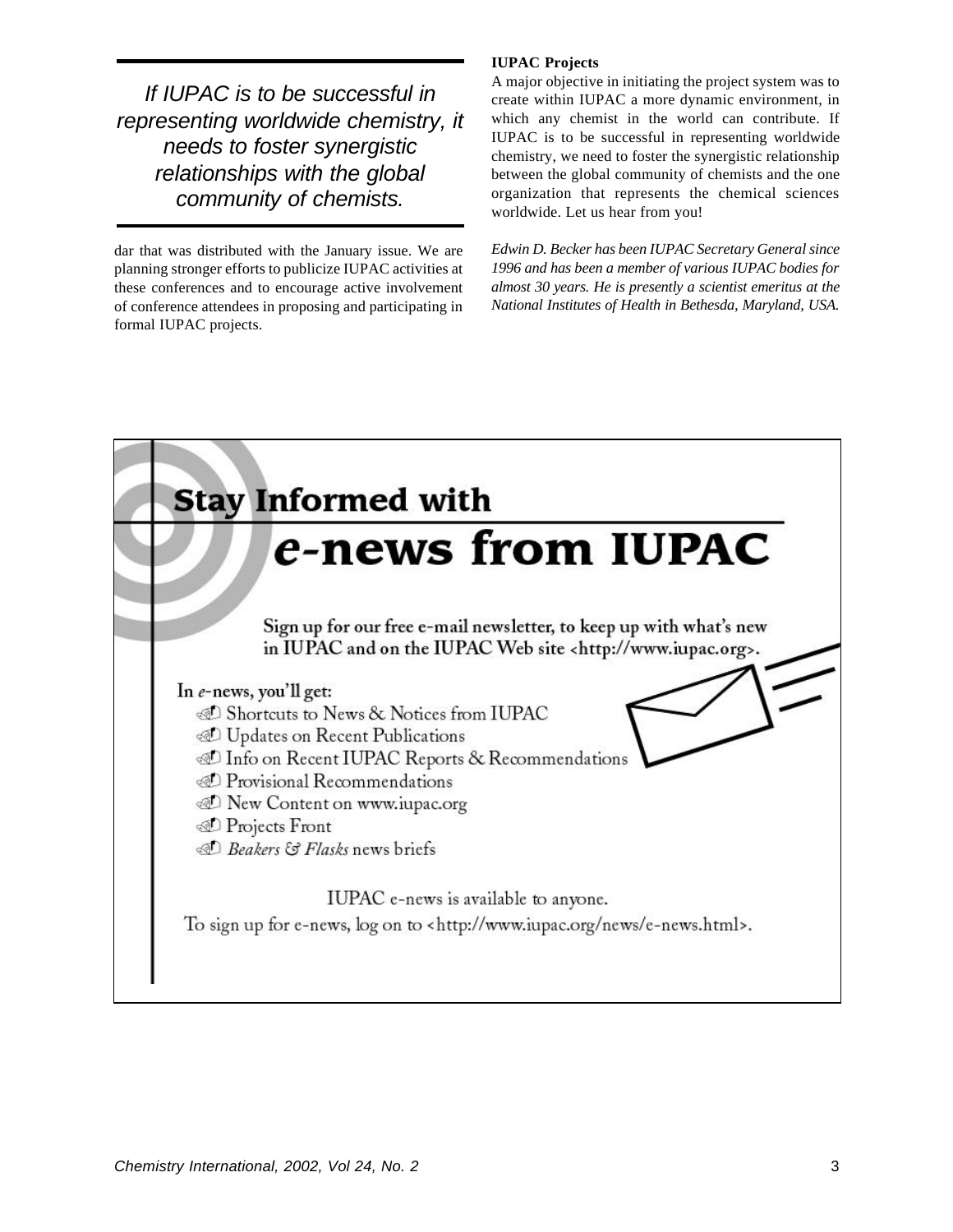# *The Bureau International des Poids et Mesures: Establishing Standards in the Physical Sciences*

### *by Ian Mills*

In a vault on the outskirts of Paris, a cylinder of platinum-iridium sits in a safe under three layers of glass. It is *the kilogram*, kept by the Bureau International des Poids et Mesures (BIPM), which is the international home of metrology. Metrology is the science of measurement, and it is of fundamental importance to us all. It is essential for trade, commerce, navigation, transport, communication, surveying, engineering, and construction. It is essential for medical diagnosis and treatment, health and safety, food and consumer protection, and for preserving the environment—e.g., measuring ozone in the atmosphere. Many of these applications are of particular relevance to



Ian Mills

chemistry and thus to IUPAC. In all these activities we need to make measurements reliably—to an appropriate and known level of uncertainty. The financial implications of metrology are enormous. In the United States, for example, some 15% of the gross domestic product is spent on healthcare, involving reliable quantitative measurements for both diagnosis and treatment.

BIPM is headquartered in the Pavillon de Breteuil, a historic and beautiful chateau overlooking the Seine at Sèvres, on the outskirts of Paris. Surrounding the chateau is a number of laboratories in which the world's measurement standards are maintained and researched, and in which results are collated between the National Metrology Institutes of the world. BIPM recently opened a new chemical laboratory, which specializes in the chemistry of the atmosphere.

### **The Convention of the Metre**

The metric system was born at the time of the French revolution. At that time a Commission on Metrication was established (of which the mathematician Joseph Lagrange was the president and the chemist Antoine Lavoisier was a member) to consider the best way to define the base units. The commission recommended definitions for the metre as



The Bureau International des Poids et Mesures at Pavillon de Breteuil, Paris, France.

10-7 of the distance from the pole to the equator, and the kilogram as the mass of a cubic decimetre of water at 4 °C. Two members of the commission were entrusted to "realize" the definition of the metre by measuring the distance from the pole to the equator. This they did, but it took them five years and led them through many adventures. By climbing church towers and measuring the angle to neighboring towers (with revolutionary battles taking place beneath them) and then walking on to the next tower, they surveyed and determined the distance over the ground from Dunkirk to Barcelona. Dunkirk is due north of Barcelona, and from the latitude of each city determined astronomically, they were then able to scale up this distance to obtain the arc distance from the pole to the equator. They returned with a metre stick, which they claimed was "according to the definition." The definition was never realized a second time!

The definition of the kilogram as the mass of a cubic decimetre of water was easier to realize, but proved difficult to measure reproducibly, with accuracy comparable to that of comparing masses using a balance. Thus, neither of these definitions proved satisfactory.

In 1875, the government of France invited every technologically advanced nation to send representatives to Paris to establish and to sign the Metre Convention, which is now the basis of our internationally agreed upon standards of measurement. The French government then presented the Pavillon de Breteuil, with the small park that surrounds it, as international land with the status of an embassy, for the use of the BIPM. In the years that followed, the kilogram and the metre were redefined in terms of platinum-iridium prototypes,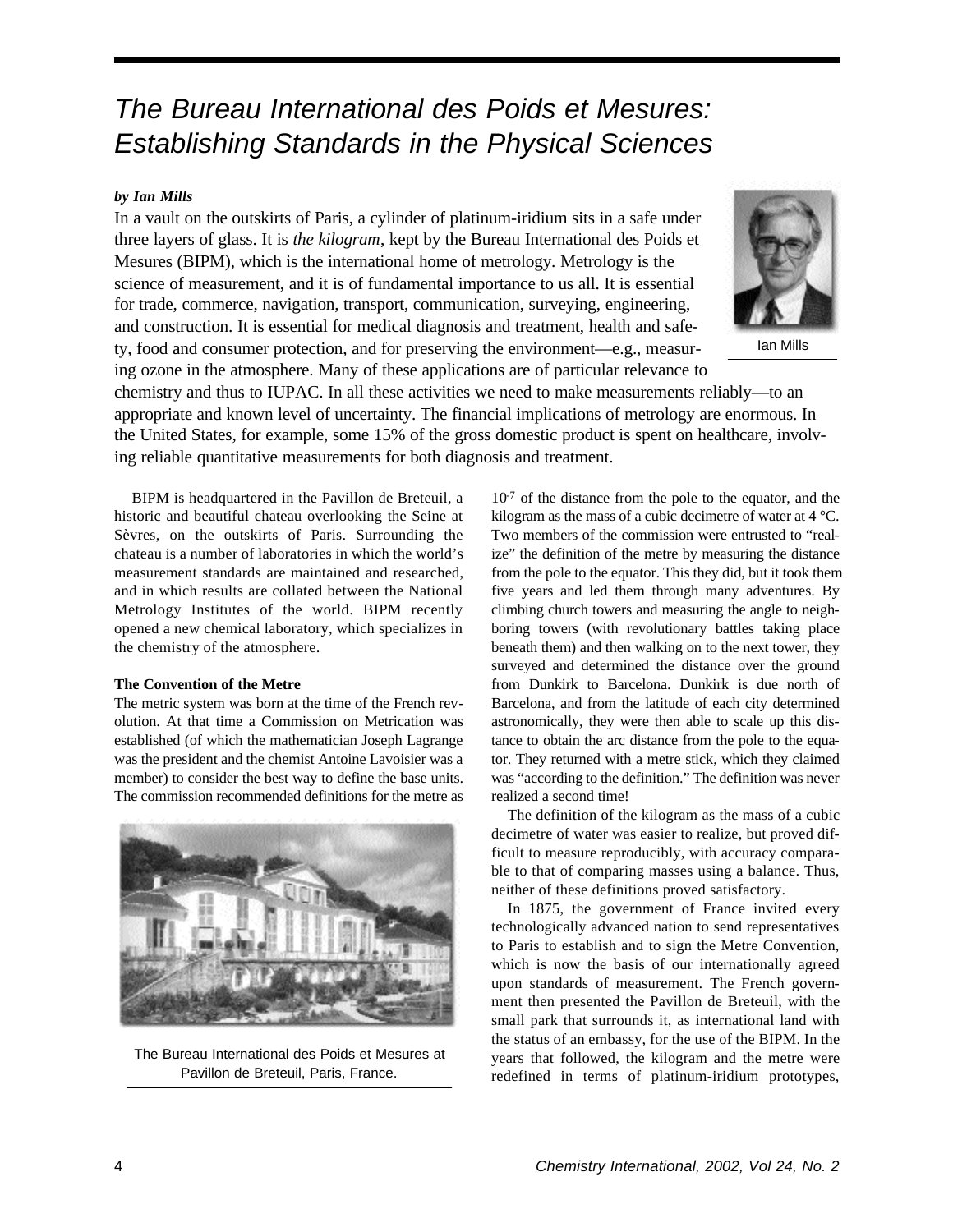which were kept at BIPM. Copies of these were distributed around the world. Thus the first lesson of establishing a standard was learned: it must be easy to reproduce, with an accuracy comparable to that with which the quantity can be measured.

There are now 51 countries that are signatories to the Convention of the Metre. They support and govern the BIPM through the Conférence Générale des Poids et Mesures, held once every four years. They appoint the Comité International des Poids et Mesures, the International Committee, which meets regularly to supervise the operation of the BIPM, and to appoint the Director—presently Dr. Terry Quinn from England. The International Committee also takes advice from 10 Consultative Committees with expertise in the various specialized fields. Members of the Consultative Committees are drawn from metrology institutes around the world, and the Consultative Committee for Units (CCU), in particular, has representatives from most of the international unions such as IUPAC. CCU is responsible for advising the International Committee on changes and developments to be made to the International System of Units (SI), and particularly on choosing the standards that define the base units of the SI.

### **Defining Our Units in Terms of Fundamental Physical Constants**

The definitions of the base units are continually in need of revision as we develop more precise methods of measurement. The kilogram is, today, the only base unit still defined in terms of a material artifact. We now strive to define units in terms of fundamental constants or the properties of atoms, which—as an act of faith—we believe to be invariant. Thus, for example, the metre, defined in 1889 as the distance between two scratches on the prototype metre stick, was redefined in 1960 to be a multiple of the wavelength of the red krypton atomic line. This change was made because it was found that distances could be measured interferometrically in terms of the atomic wavelength more accurately and reproducibly than the distance between the scratches on the prototype stick could be measured. Similarly, the base unit of time,

# *The kilogram is, today, the only base unit still defined in terms of a material artifact.*

the second, used to be defined as 1/86,400 of the mean solar day. But even in the 19th century it was known that the rotation of the earth was slowing down due to tidal friction, and when quartz clocks and then atomic clocks were developed, other irregularities in the rotation of the



*The kilogram*, kept by the Bureau International des Poids et Mesures.

earth were discovered. Thus, in 1967 the second was redefined as the duration of 9,192,631,770 periods of the hyperfine transition in the caesium atom. This was both more stable and easier to realize than the earlier definition, and it can be realized with much higher precision using an atomic clock. Finally, the metre was redefined again in 1983 to be the distance that light travels in 1/299,792,458 of a second, for exactly similar reasons.

Each of these changes was made because the precision with which we could make the measurements became greater than the precision with which we could realize, or make use of, the previous definition. Today, we choose definitions based on fundamental physical constants and atomic properties because they provide more stable and universally available standards. They may also generally be measured relatively easily and with high precision. Each change of definition is chosen to maintain unchanged the previous value of the standard, to the accuracy with which it had previously been known.

It is important to note that the effect of each new definition is to set a fixed value for some relevant constant. Thus, the present definition of the second sets the value of the frequency of the caesium transition to be exactly 9,192,631,770 Hertz, and the present definition of the metre sets the speed of light to be exactly 299,792,458 metres per second. The 1793 definition of the metre set the distance from the pole to the equator, but it is a definition that is difficult to realize! The 1889 definition of the metre set the distance between the scratches on the metre stick, and the 1960 definition set the wavelength of the red krypton line. The present definitions of the base units, and the general specification of the International System of units, is presented in the SI Brochure (*The SI Brochure*, 7th Edition, T.J. Quinn and I.M. Mills, BIPM 1998, ISBN 92-822-2154-7).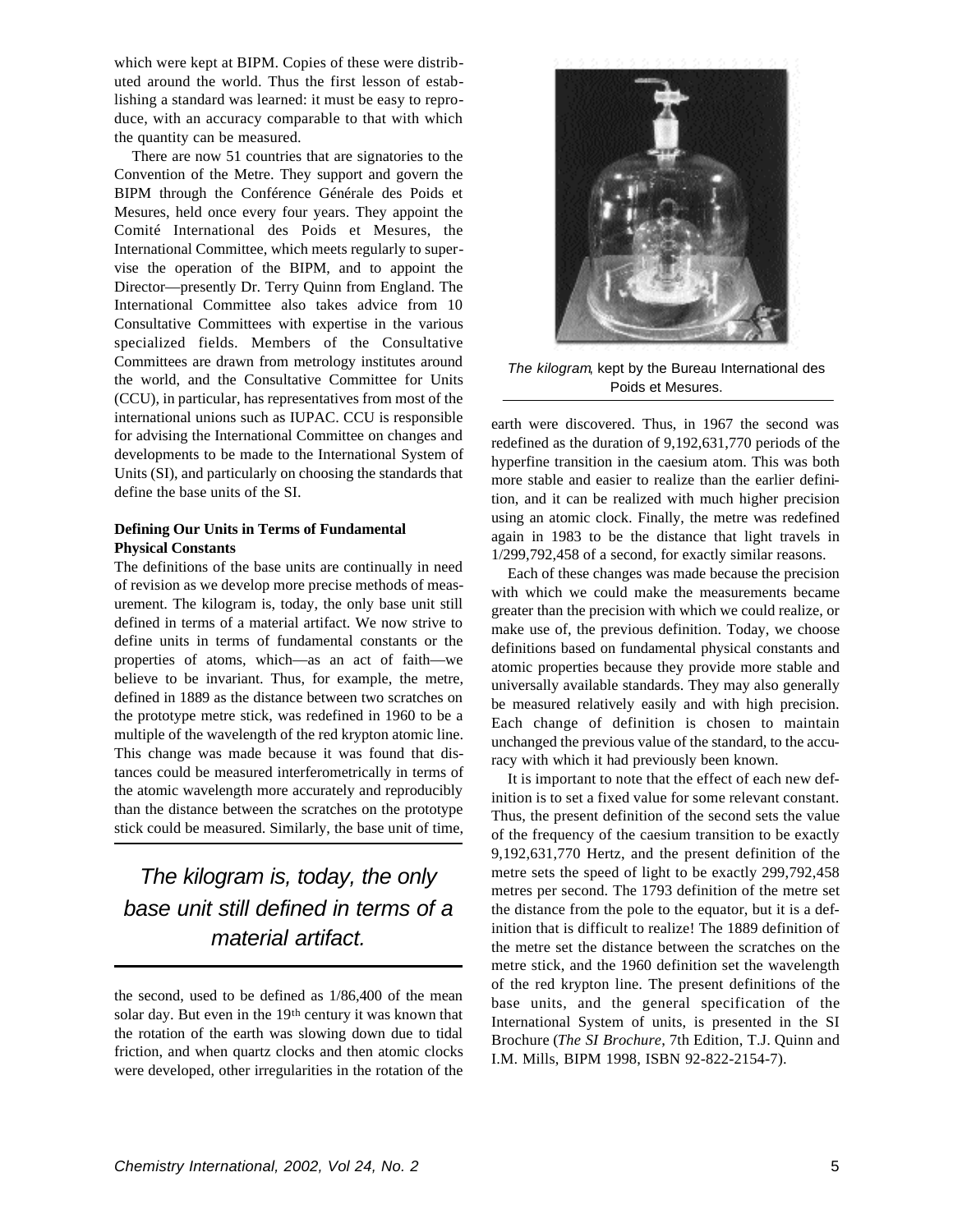The present definition of the metre can be realized to approximately one part in 1012, and the present definition of the second to approximately five parts in  $10^{16}$ —which is equivalent to one second in 60 million years. You may well ask, what is the point? Why do we need all this precision? One answer is that you will never stop scientists from developing more accurate methods of measurement

any more than you will stop men wishing to climb Mount Everest or travel to the moon. It then becomes necessary to develop standards that reflect the precision of our measurements. A more pragmatic answer is that more precise methods of measurement are invariably followed by new applications not previously foreseen. An example is the development of

the global positioning system (GPS) based on signals from satellites. This is entirely dependent on the fact that each satellite carries an atomic clock, used to broadcast its position and time with the highest precision. From the difference between the time signals received by the observer, the differences between the distances from the satellites can be calculated, and from the known positions of the satellites the position of the observer can then be calculated.

Although our ability to make more precise measurements has been advancing rapidly in the last hundred years, metrology is not a new subject. Many of the foremost 19th century physicists concerned themselves with this subject. James Clerk Maxwell wrote in 1870, "If, then, we wish to obtain standards of length, time, and mass which shall be absolutely permanent, we must seek them not in the dimensions, or the motion, or the mass of our planet, but in the wavelength, the period of vibration, and the absolute mass of these imperishable and unalterable and perfectly similar molecules." Today we accept the truth of this statement, but in making it Maxwell showed great foresight, because at that time we had not yet developed methods of measuring the wavelengths, frequencies, and masses of the atoms!

### **Tomorrow's Kilogram**

Today, the race is on to find an acceptable new definition of the kilogram. This is because we know that the prototype kilogram can change in mass at the level of a few parts in 108, due to surface chemistry and wear and tear, over a period of months. However, we can actually weigh the kilogram (i.e., compare the mass of two kilogram artifacts) with a precision of better than one part in  $10^{11}$  using the best modern balances. A possible new definition would be to say that the kilogram is the mass of a specified number of carbon-12 atoms, which would set the value of the

*. . . more precise methods of measurement are invariably followed by new applications not previously foreseen.*

Avogadro constant. However, at present we cannot quite realize this definition (i.e., weigh the carbon atom, or determine the Avogadro constant) with the necessary accuracy. The present best estimate of the Avogadro constant is uncertain to about one part in 107, but this is obtained indirectly from other fundamental constants. Direct measurements are based on the silicon crystal density method, in

> which the spacing of the atoms in a single crystal sphere of silicon is determined by X-ray interferometry, and the mass and volume of the sphere is measured, so that the number of atoms in the sphere may be calculated. The uncertainty in the Avogadro constant needs to be reduced by at least one order of magnitude, and preferably two, before we adopt an atomic mass as

the definition of the kilogram. There is also a possible electrical definition of the kilogram that may prove to be preferable, realized by a Watt balance, in which a mass is balanced against the force on a coil in a magnetic field, so that an electrical energy is balanced against a mechanical energy. The decision on a new definition of the kilogram will probably be made sometime in the next 10 years. The present best estimates of all the fundamental constants, and further information on this subject, may be found in the paper by Mohr and Taylor (P.J. Mohr and B.N. Taylor, *J. Phys. Chem. Ref. Data* **28**, pp. 1715-1852 [1999]).

In 1992, I was appointed to be the IUPAC representative on the CCU, and in 1995 I was appointed President of the CCU. It is a job that I find fascinating—meeting and discussing with some of the world's best scientists and evaluating the latest experiments that improve our ability to make measurements. The results impact upon every activity of IUPAC, most particularly on the importance of making valid estimates of the uncertainty in the measurements upon which we all depend. Another aspect of the work is its international nature: the need for us all to speak the same language of science so that we understand one another without ambiguity and use internationally agreed upon names and symbols for the quantities and units involved. Like many of the activities of the BIPM, these are also problems that are close to the heart of IUPAC's existence, so that IUPAC and the BIPM have strong common interests.

*Ian Mills has been the IUPAC Representative on BIMP since 1996. He is a professor at the University of Reading, UK.*

> $\mathbb{C}^{\mathbb{N}}$ http://www.bipm.org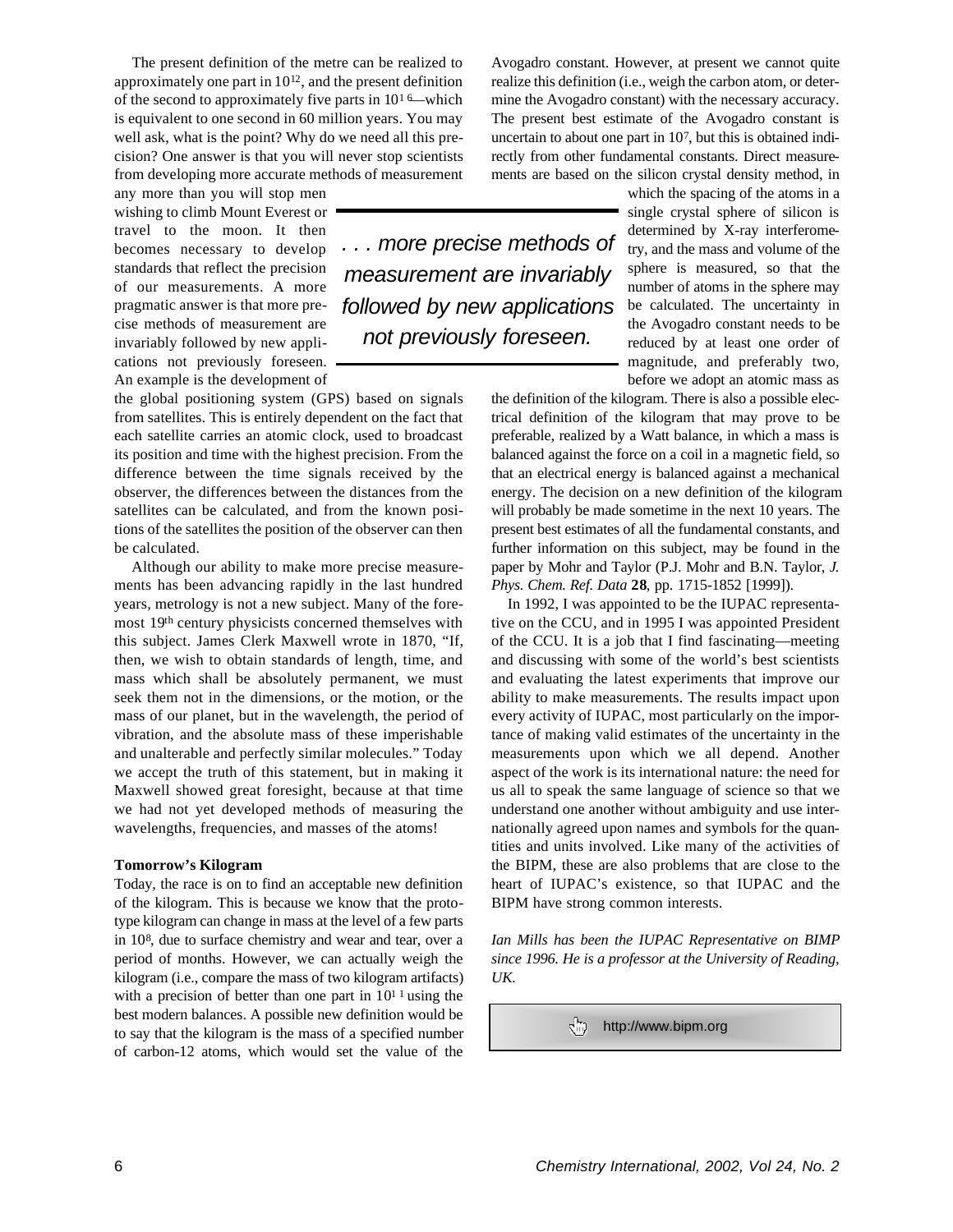# *The Synthesis and Naming of Elements 110 and Beyond*

### *by Herbert Kaesz*

A Joint Working Party (JWP) of IUPAC and the International Union of Pure and Applied Physics (IUPAP) has published its analysis of the claims for the syntheses of elements 110, 111, and 112 (P.J. Karol, *Pure Appl. Chem.* Vol. 73, No. 6, pp. 959-9676, 2001).

The JWP has given credit for the synthesis of element 110 to a group at the Gesellschaft für Schwerionenforschung in Darmstadt, Germany. This laboratory has thus been invited to propose a name.

As to elements 111 and 112, the Joint Working Party did not feel that sufficient results have, as yet, been presented to assign credit for their discoveries. The difficulties in confirming syntheses of the heaviest elements is illustrated by the announcements in 1999 of the syntheses of elements 116 and 118, claims which were retracted this year. The earlier results could not be reproduced at the originating institution, Lawrence Berkeley National Laboratory, nor at other centers for heavy-element synthesis in Germany and in Japan (*Science*, 3 Aug. 2001, Vol. 293, pp. 777-778; *C&E News*, 6 Aug. 2001, p. 10; Darleane Hoffman, private communication).

The JWP's analysis followed a procedure that was earlier established for elements 101-109 because claims of the synthesis of heavy elements can be controversial. Until discoveries are confirmed, elements are provisionally designated in terms expressing their atomic numbers in Latin, for example "*ununnilium*" (one-one-zero for 110), "*unununium*" (one-one-one for 111), and "*ununbiu m*" (one-one-two for 112). To avoid confusion, discoverers are asked to use an atomic number rather than a name in the literature until approval of a proposed name



is received from IUPAC. If a particular name has been used unofficially for a given element but a different name is ultimately chosen, then the first name cannot be transferred at a later time to designate a different element.

A review on the naming of new elements, with a summary of the recommended current procedures, has been prepared by W.H. Koppenol. This document is now available for public review. The steps for arriving at a IUPAC approved name of a new element are illustrated in the figure to the left.

Laboratories engaged in the synthesis of new elements are invited to submit claims and supporting evidence.

*Herbert Kaesz is a professor at the University of California at Los Angeles, California, USA, and is a member of, among others, the Inorganic Chemistry Division Committee.*

http://www.iupac.org . . . Ŵ /publications/pac/2001/7306/7306x0959.html /reports/provisional/abstract01/koppenol\_310302.html /news/archives/2001/Z\_greater\_than\_110.html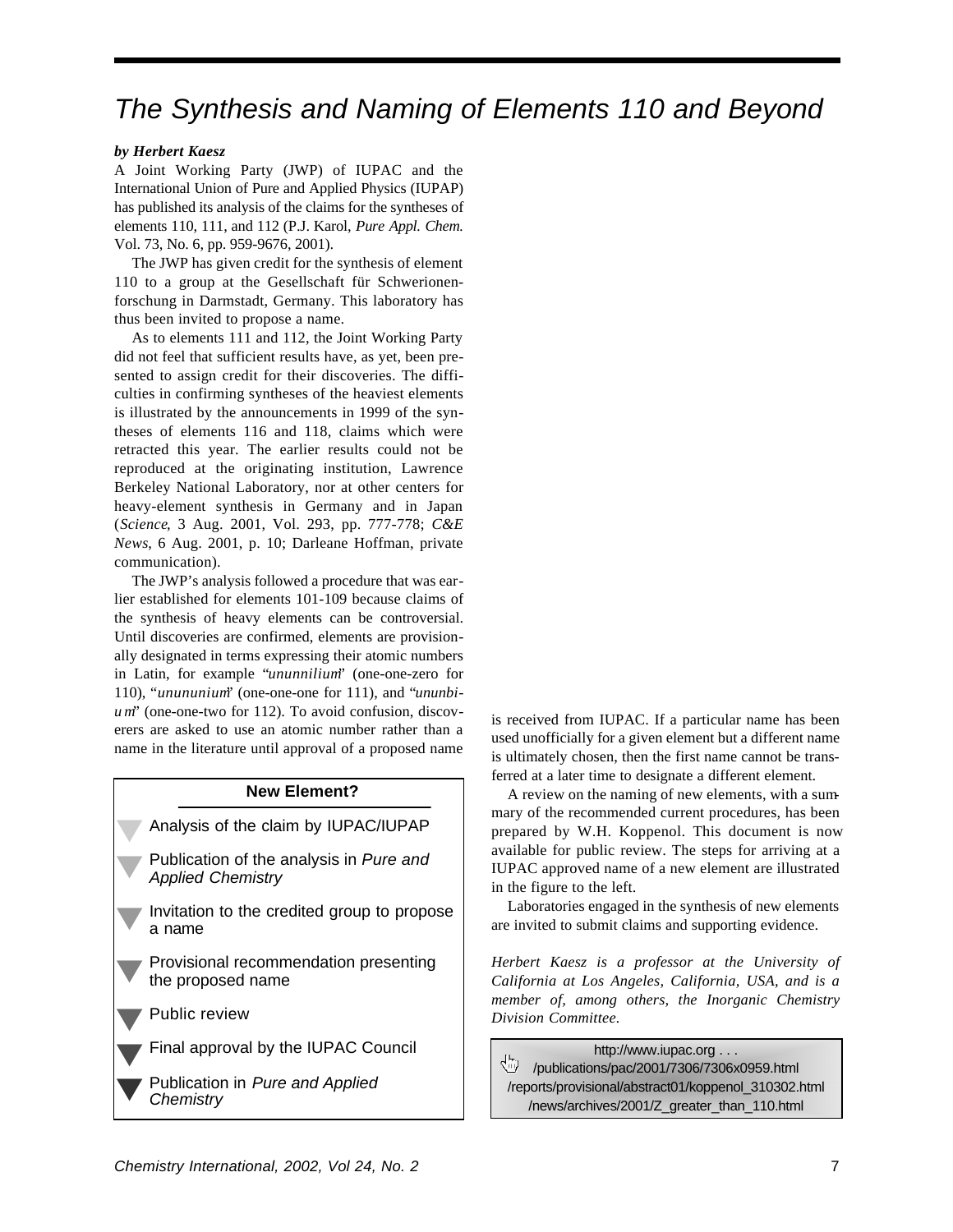# *Reliable Solubility Data in the Age of Computerized Chemistry: Why, How, and When?*

### *by John Rumble Jr., Angela Y. Lee, Dorothy Blakeslee, and Shari Young*

IUPAC's *Solubility Data Series* (*SDS*), begun in the mid-1970s, is an exhaustive compilation and critical evaluation of all the world's published results of experimental determinations of solubility. Since 1979, over 70 *SDS* volumes have been published, including evaluated data on the solubility of gases in liquids, liquids in liquids, and solids in liquids. These volumes represent one of the largest collections of chemical property data ever produced and are the result of work of scientists throughout the world. Since 1998, and following an agreement with the National Institute of Standards and Technology (NIST), the *SDS* compilations have been published four times a year in the *Journal of Physical and Chemical Reference Data*. Since January 2002, a Subcommittee on Solubility and Equilibrium Data of the IUPAC Analytical Chemistry Division has continued the coordination of the *SDS*-related projects.

Although IUPAC has worked to maintain high scientific standards and a uniform approach for data compilation and evaluation throughout its existence, the evolution of personal computing and the rise of the Internet have substantially changed the ways that research is conducted and results are made available. In 1980, most communication between compilers, evaluators, and editors occurred through the mail, and most critically evaluated research data were published commercially in printed volumes. Only a few hundred libraries—virtually all in developed countries—maintained standing orders for the *SDS*. Today, collaboration is primarily via electronic means, with drafts passed around the world as e-mail attachments. Again with the help of NIST, and as described in this article, the computerization of the entire collection is being considered as a Web-accessible database.

#### **Introduction**

Every aspect of chemistry is being affected by the growth of chemical informatics and the Internet/Web explosion. The once tedious task of building databases and disseminating them widely has become much easier. Today, some data gateways point to hundreds of Web sites that provide some type of chemical information. The accessibility of these data is part of a larger effort both to improve the quality of scientific data and to make them as widely available as possible. Before examining the details of computerizing IUPAC solubility data, it is useful to examine some of the broader aspects of scientific data.

Modern computers are profoundly changing the nature of 21st-century chemistry research. Already, industrial development and innovation flow primarily from computer-aided design, model-based processing and manufacturing, and virtual testing. The confluence of increased computer power, advances in applied mathematics, and a new generation of highly computer-proficient scientists and engineers makes the move to model-based research inevitable.

### **Data Evaluation and Reliability**

Modeling, regardless of the discipline, has one common feature: *Reliable* data are an essential element. Modelbased science and engineering cannot function properly without a large data collection of known quality. The expression "garbage in, garbage out" applies in every instance. The generation and dissemination of reliable data is a complex process. Most scientific and technical data are generated in the course of research not specifically focused on data measurement and quality. In fact, most data are scattered throughout the technical literature and are poorly documented. Data users are not usually experts in how data were generated. Consequently, even if they find needed data, they cannot easily determine the quality of those data.

Several organizations collect and evaluate data so that researchers and others may use measurement results more confidently. The process of critically evaluating data involves four key steps:

- collecting the data from the published literature;
- reviewing and evaluating data by experts;
- designing databases and publications to meet user needs; and
- disseminating those data collections widely.

The evaluation of scientific data proceeds from three viewpoints. First, the data are evaluated with respect to how well their generation is documented. Have all independent variables affecting the measurement been identified? Have they all been controlled during the measurement? And how have these facts been demonstrated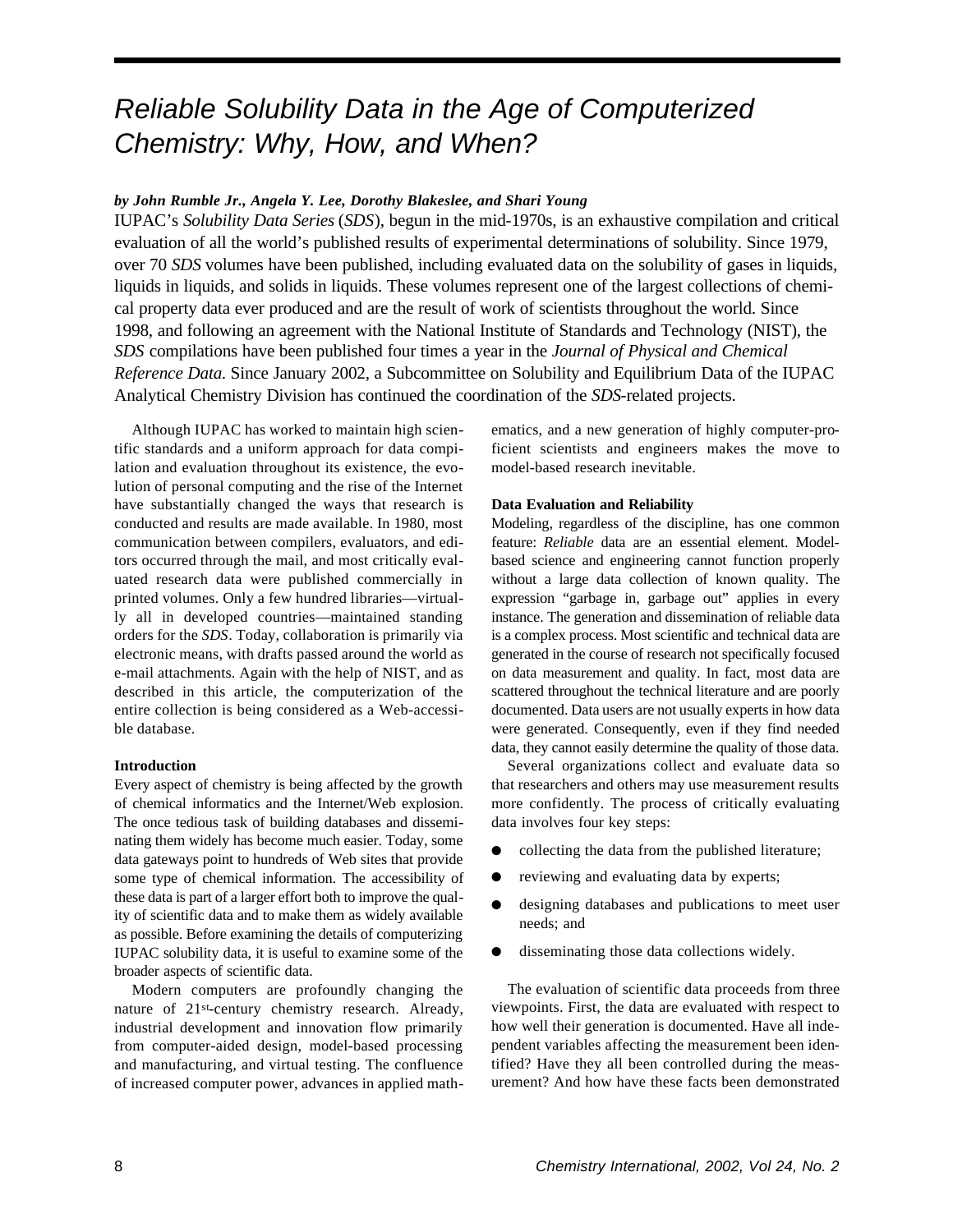and documented? The second viewpoint is how do the data follow the known laws of nature. The third viewpoint is how do the data compare with other measurements that purport to look at the same phenomena.

# *Modeling, regardless of the discipline, has one common feature: Reliable data are an essential element.*

The mixture of these viewpoints depends on the maturity of the discipline and the existence of previous data evaluation efforts. In areas such as chemical thermodynamics and atomic spectroscopy, in which knowledge of the measurement technology is quite developed, the independent variables understood, and previous evaluations exist, the emphasis in new evaluations is on the latter two viewpoints. In areas in which measurements are fairly new, or the phenomena are quite complex and not totally understood, the emphasis must be on the first viewpoint.

### **The NIST Data Programs**

NIST has long been interested in data evaluation. Beginning with the International Critical Tables <sup>1</sup> in the 1920s, the National Bureau of Standards, which was renamed as the National Institute of Standards and Technology in 1987, operated a large number of data evaluation activities. <sup>2</sup> Why is NIST interested in data evaluation? As the U.S. national laboratory concerned with advancing measurement science and technology, NIST considers data to be a fundamental result of measurements, both experimental and calculational. Data collections summarize previous measurement experience, and data evaluation therefore assesses the quality of current measurement technology.

NIST has unique, broad expertise in measurement technology, and the knowledge and experience necessary to perform data evaluation. NIST measurement experts are neutral (i.e., they do not favor any particular method except on merit). Data projects often involve partnerships on a national and international scale, and NIST has much experience in such partnerships in terms of sharing responsibility, costs, and outputs.

Today, NIST operates the Standard Reference Data Program, a network of data centers and projects covering about 40 scientific and technical disciplines. NIST operates 15 online data systems, available at no charge over the Web. <sup>3</sup> It also sells about 45 individual use databases, usually installable on PCs.

For many years, NIST and the American Institute of Physics (AIP) have published the *Journal of Physical and Chemical Reference Data*. NIST and AIP are now committed to creating an electronic journal and, since 1 January 2000, an online, full-text version of the *Journal* has been available to subscribers. NIST is building a complementary database, which will contain important data from the tables and graphs of various articles. Eventually, we anticipate that the printed and online full-text version of the *Journal* will be greatly reduced in size, and the majority of data will be available through the *Journal* database.

### N**IST and IUPAC Solubility Data**

In 1998, NIST and IUPAC signed an agreement to publish four volumes per year of the *IUPAC SDS* in the *Journal of Physical and Chemical Reference Data*. NIST is providing some help with respect to manuscript preparation, but the bulk of the work is still performed by the individual volume editors with funding raised from their own sources.

With the explosion of Web-based chemical information resources, IUPAC and NIST began discussions about how best to make the contents of the entire *SDS* available online. In 1999, NIST and IUPAC concluded an agreement to achieve this. Over the next five years, it is hoped that all data still valid will be made available

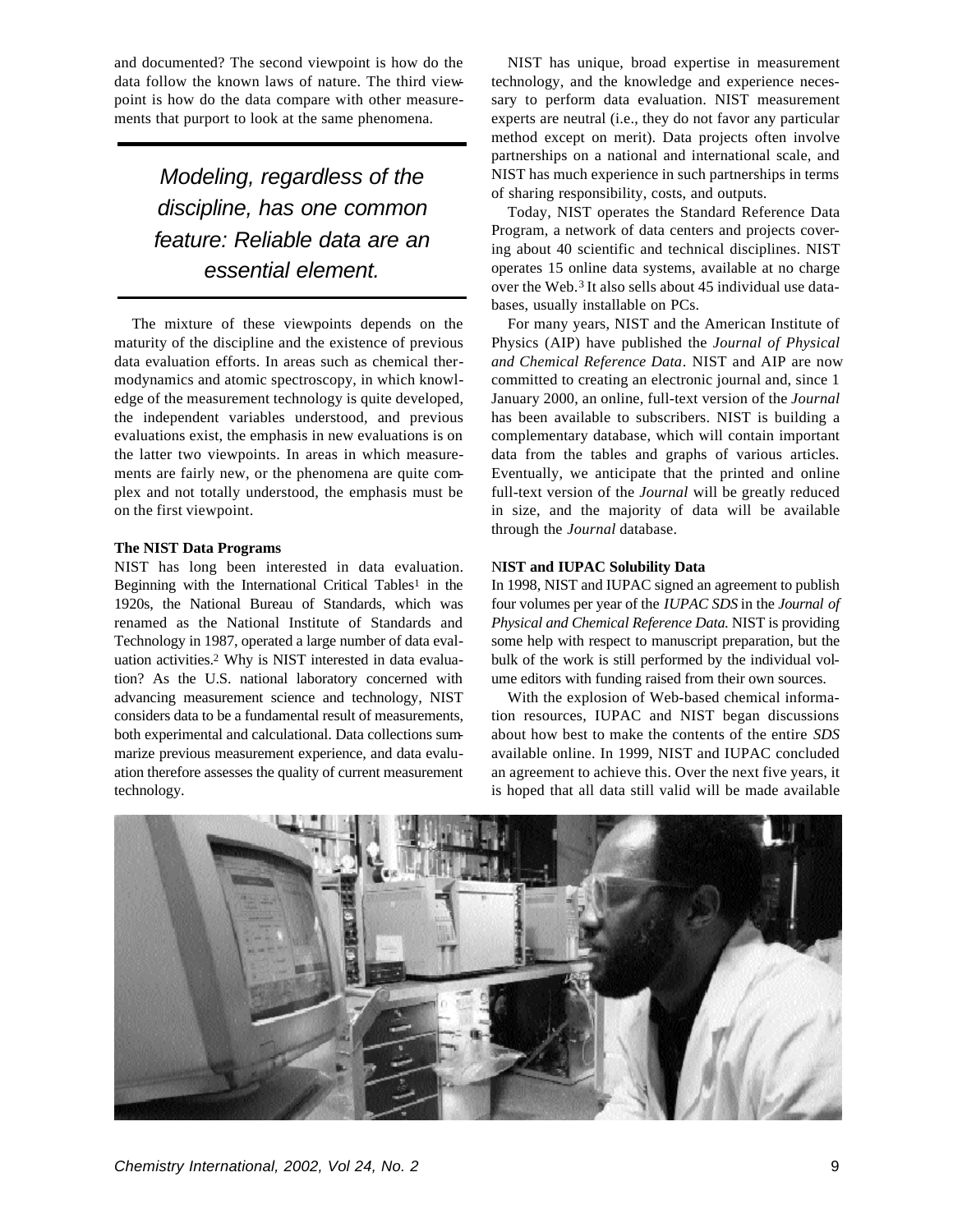via the Web at no charge. The remainder of this paper discusses these plans and the planned system. Because over 70 printed volumes have been printed, many of which are not available in computerized formats of any type, a subset has been selected to determine the best approach to important issues. The first subset deals with the solubility of halogenated hydrocarbons in water and covers four volumes: SDS 20 "Halogenated benzenes, toluenes and phenols with water" (1985), SDS 60 "Halogenated methanes with water" (1995), SDS 67 "Halogenated ethanes and ethenes in water" (1999), and SDS 68 "Halogenated aliphatic compounds  $C_3 - C_{14}$  with water" (1999).

Building the NIST-IUPAC solubility data systems involves many activities, including the following:

- data entry (for volumes not computerized)
- data uniformity, including translation from old formats
- data verification, that the numbers are entered or translated correctly
- database design
- interface design
- search strategies
- display formats

During the next few years, these issues will be explored using the subset of four volumes identified above as a test bed. A prototype database design has already been developed and data entry is proceeding for Vol. 20. While NIST is performing this work, IUPAC keeps playing an important role in giving advice, reviewing the proposed design, and checking the data.

The proposed system will contain compiled experimental data as well as the critically evaluated recommendations. The printed volumes do have a limited number of expressions and formats for the data. It is NIST's experience, however, that printed text often contains subtle inconsistencies and ambiguities that are identified only upon computerization. <sup>4</sup> Additional problems exist in making computerized data uniform, especially if the definitive publication of the data is via printed page. For example, it is common practice for small changes to be made directly onto page proofs without alteration of the computer files that were input into an automated typesetting system. Documentation of such changes is usually nonexistent, which means that every number must be compared with the printed page, and discrepancies investigated.

In spite of the diverse data expressions, the search strategies are remarkably simple. As is widely recognized, the solubility of substance A in substance B can also be viewed as the solubility of substance B in substance A. Therefore, there is no need to designate uniquely the solute and solvent in designing the underlying database that stores the data, nor to constrain search strategies unreasonably.

The three search strategies that will definitely be supported are as follows:

- find data on the solubility of substance A in substance B;
- find data on the solubility of A; and
- find data on the solubility of substances in substance B.

At first, searching on the solubility data themselves will not be supported, but depending on user needs, such as for liquid-liquid separations, this capability could be added later. To support these searches, methods for handling uncertainties need to be worked out. However, display of data in different units will be supported. In the future, additional features may be added, as requested by users, including performing calculations and generating plots.

For this project to be successful, NIST and IUPAC will have to work closely together on several issues, including system priorities, additional search strategies, interface design, data quality, system functionality, and display of results. The partnership is working successfully, as evidenced by the smooth transition to publication of new volumes of the *SDS*. Both parties look forward to a long relationship in order to make solubility data readily available via the Web.

#### **References**

<sup>1</sup>E.W. Washburn (Ed.). *International Critical Tables of Numerical Data, Physics, Chemistry, and Technology*, published for the National Research Council by McGraw-Hill, New York (1926-30).

<sup>2</sup>T.E. Gills et al., "NIST mechanisms for disseminating measurements," submitted for inclusion in *NIST Journal of Research*, 102, no.1 (2001).

<sup>3</sup>http://www.nist.gov/srd

<sup>4</sup>J.H. Westbrook. *J.Chem.Info.Comput.Sci*. 33, 6-17 (1993).

*John Rumble Jr. is Chief of the NIST Standard Reference Data Program, Gaithersburg, Maryland, USA.*

Further information about the *SDS*, including a list of volumes published and in preparation, is available on the *SDS* Web site (see below). This site also contains e-mail addresses of David Shaw, Heinz Gamsjäger, and Mark Salomon, members of the IUPAC Subcommittee on Equilibrium Data, who will gladly receive comments, questions, and proposals for future volumes.

This article was originally published in *Pure and Applied Chemistry*, Vol. 73, No. 5, pp. 825–829, 2001 as part of the lecture presented at the 9th IUPAC International Symposium on Solubility Phenomena, Hammamet, Tunisia, 25–28 July 2000.

http://www.iupac.org/publications/sds/index.html http://www.iupac.org/publications/pac/2001/7305/ Ŵ 7305x0825.html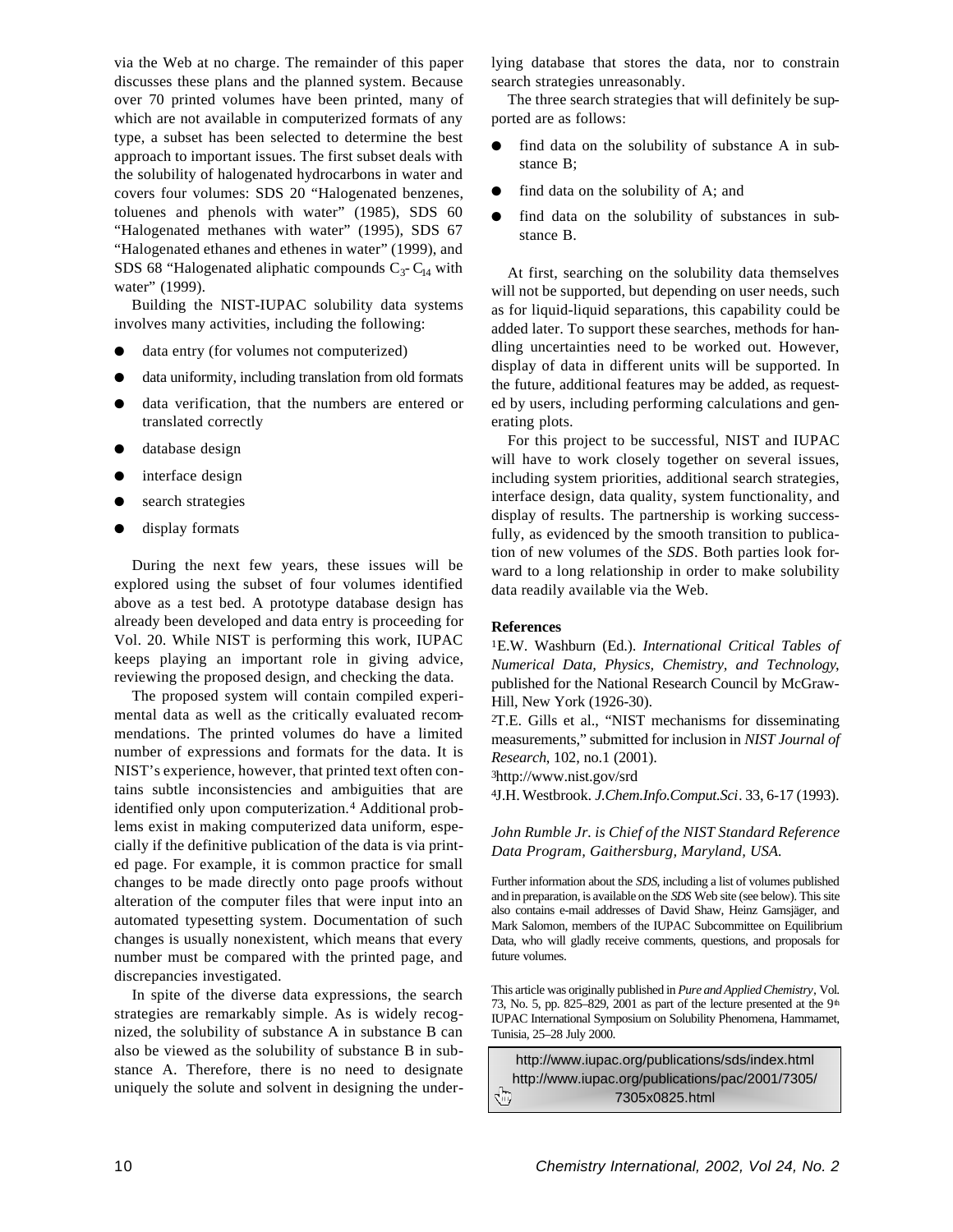# *IUPAC Forum*

*Two National Adhering Organizations reacted to Dr. Pryzbylowicz's essay published in the previous issue of CI (Vol. 24, No. 1, pp. 7-9, January 2002), regarding the U.S. Young Observer Program. The Japanese NAO describes how the programs can challenge an old stigma, and invites young scientists to attend IUPAC General Assemblies. On a somewhat different note, the Canadian NAO favors young participation in broader IUPAC-related activities by offering travel awards to IUPAC-sponsored conferences. Please send your comments to <edit.ci@iupac.org>.*

### Breaking Away from the Old Three Ss

### *by Hitoshi Ohtaki*

The contributions of Japanese scientists to various international communities became quite significant in these decades. At almost all international conferences, the names of Japanese scientists are listed as plenary and invited lecturers. They often appear in organizing committees and advisory boards. Their presentations at conferences are usually quite satisfactory and the standard of their science is high enough to be at the world-leading level.

In contrast to their significant contributions to, and involvement with, international scientific communities, Japanese scientists at international meetings are often said to behave according to the three Ss: *smile*, *silence*, and *sleep*. The reasons for such behavior are varied. For one, it may be rather difficult for many Japanese members to join debates among Europeans and Americans because of a language barrier and their traditional philosophy that "Silence is Golden." Therefore, it is often difficult for them to present new proposals at international meetings, and in most cases they gently smile and say "I agree." Since the contributions of Japan to IUPAC, as well as to other international organizations, are very important, we would like to remove the barrier of the three Ss from international meetings.

When we look at the involvement of Japan in IUPAC, more than 50 Japanese chemists are Titular and Associate Members and National Representatives in various committees and commissions. The national subscription of Japan is the second largest after that of the United States. However, it is sometimes critically commented that Japanese members are rather quiet, do not easily join discussions, and scarcely propose new issues. However, such problems caused by the language barrier can be solved in the near future by young scientists of Japan.

IUPAC members have occasionally criticized the role, importance, and visibility of the IUPAC organization and the General Assemblies (GAs). However, the increase in the activities of IUPAC, supported by the improved financial situation after the movement of the Secretariat to North Carolina, USA, makes the contribution of IUPAC to individual countries and members more visible than before. The



Hitoshi Ohtaki

IUPAC prize for young chemists and the financial support program for international conferences organized in developing and economically disadvantaged countries are just some of the examples.

The GAs are essential forums for chemists to learn about the latest ideas and developments in the field. The problem is that the financial support for participation in the GA is not adequate for all people who wish to contribute to the meeting. Associate Members and National Representatives do not usually receive financial support when they attend the GAs.

*Since the contributions of Japan to IUPAC, as well as to other international organizations, are very important, we would like to remove the barrier of the three Ss from international meetings.*

In order for all members to play their necessary roles in IUPAC and other international organizations, they need to have face-to-face discussions at meetings, something that can help to establish mutual understanding among members. From this point of view, the National Committee for Chemistry of the Science Council of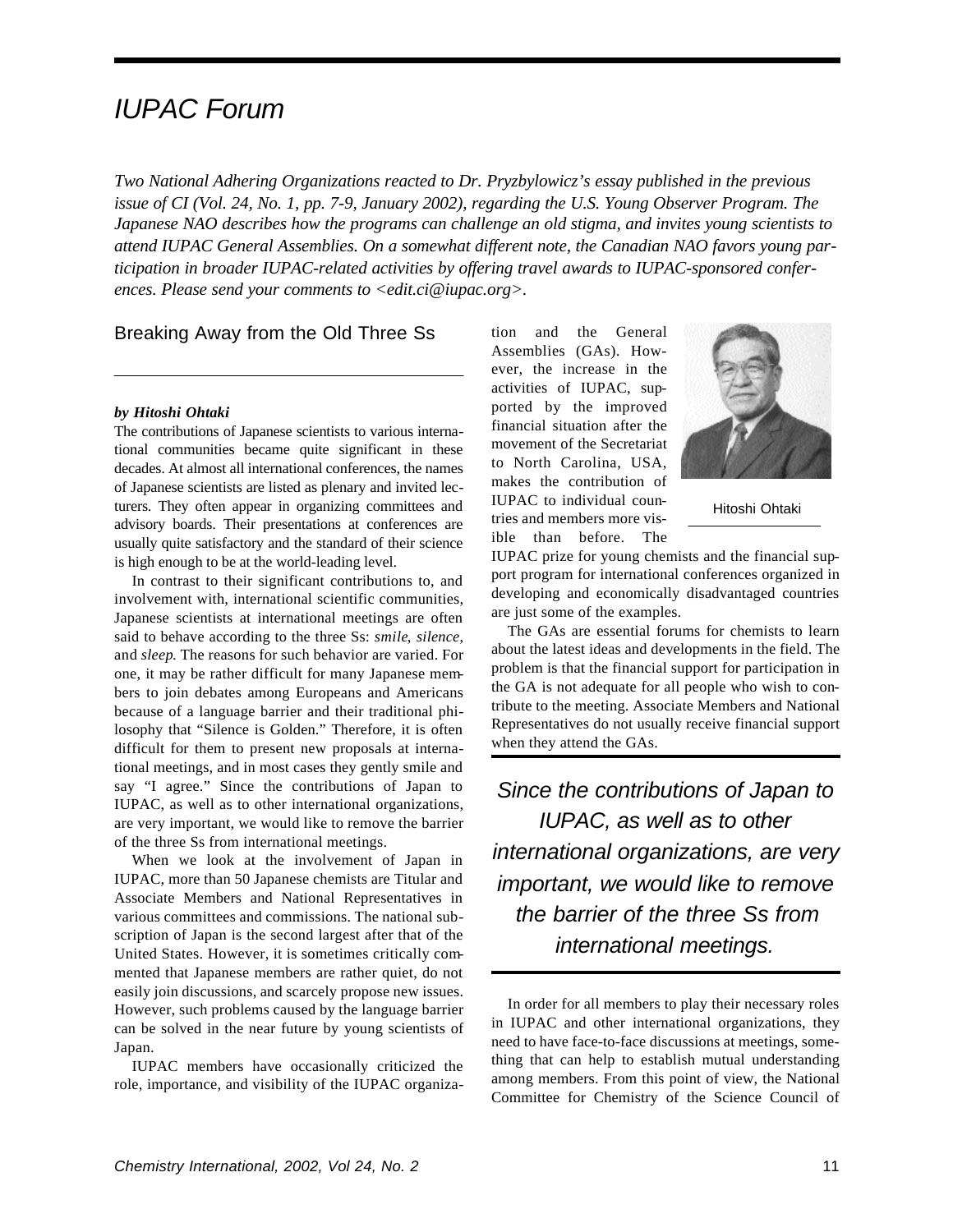Japan, which is a National Adhering Organization of IUPAC, developed a program about 10 years ago through which financial support is given to chemists under 45 years old, to attend commission meetings of divisions at the GA. Financial support is also extended to Associate Members, National Representatives, and chemists who want to attend the GAs as observers.

The budget of the program has been supported by the Company Associates of IUPAC in Japan through the efforts of Japanese Committee on Chemistry and Industry (COCI) members. The selection of awardees is made by the Subcommittee of International Relationship of the National Committee for Chemistry. After careful consideration of applicant's scientific activities, four young chemists are chosen for each GA. Efforts are made to evenly distribute the awards through different areas of chemistry. The award amount is usually enough to cover their travel. The subcommittee requires awardees to submit their reports after coming back from GA meetings. Through this program we believe that the contribution of Japanese chemists to IUPAC will be improved and their participation in meetings will be much more active and significant. We expect that Japanese scientists will establish a new philosophy of the Three Ss: *speak* at meetings, be *sincere* in behavior, and *serve* the world.

*Hitoshi Ohtaki is a professor at Ritsumeikan University, Bureau Member and the Chairman of the Committee for Conferences in Developing and Economically Disadvantaged Countries, Chairman of the Membership Development Committee, and Chairman of the Subcommittee on International Relationship of the National Committee for Chemistry of Japan.*

### Young Chemists Travel Far with Canadian National Committee Awards

### *by Vedene Smith*

In 1982, the Canadian National Committee for the International Union of Pure and Applied Chemistry (CNC/IUPAC) established a program of Travel Awards whose purpose is to help young Canadian chemists and chemical engineers (within 10 years of gaining their PhDs) present papers at IUPAC-sponsored conferences outside continental North America.

The annual awards are financed by a trust fund and funding from CNC/IUPAC's Company Associates. The criteria used in making these awards include evidence of an independent research program, a high-quality publication record, and the ability to attract high-quality research funding.

Normally, five or six of these awards are given each year, but an individual can only receive an award once. Although the amount of an award covers only a portion of total travel costs, it can help to catalyze additional support. Within the chemistry community, the CNC/IUPAC Travel Awards are considered prestigious. Numerous past winners are now established and prominent researchers.

*Vedene Smith is a professor at Queeen's University in Kingston, Ontario, Canada, and is a member of CNC/IUPAC.*

 $\mathbb{C}^L$ http://www.sao.nrc.ca/sims/upac\_e.html

# *IUPAC News*

### Chemical Nomenclature and Structure Representation

### *by Alan McNaught*

This year sees the birth of a new division of IUPAC. Its conception dates from a survey carried out in 1998 for the Organic Division, in which the chemistry community was asked for opinions on future nomenclature requirements. Comments received highlighted the increasing need for a body to oversee IUPAC nomenclature development across all disciplines, to ensure compatibility with previous work, and to coordinate related activities. The resulting report 1

drew attention in particular to the need to integrate nomenclature standards with computerized facilities, and to push ahead with efforts to define for each unique structure a single preferred IUPAC name, correlated with other names in common use.

This report stimulated further consultation. A strategy roundtable in March 2000, involving people from many professions with a need for standard chemical identifiers, reinforced the views from the original survey and added some important new items. <sup>2</sup> In particular, the need for a IUPAC standard for computerized representation of a chemical structure was recognized.

The roundtable recommendations led IUPAC's Executive Committee to establish a temporary Committee on Chemical Identity and Nomenclature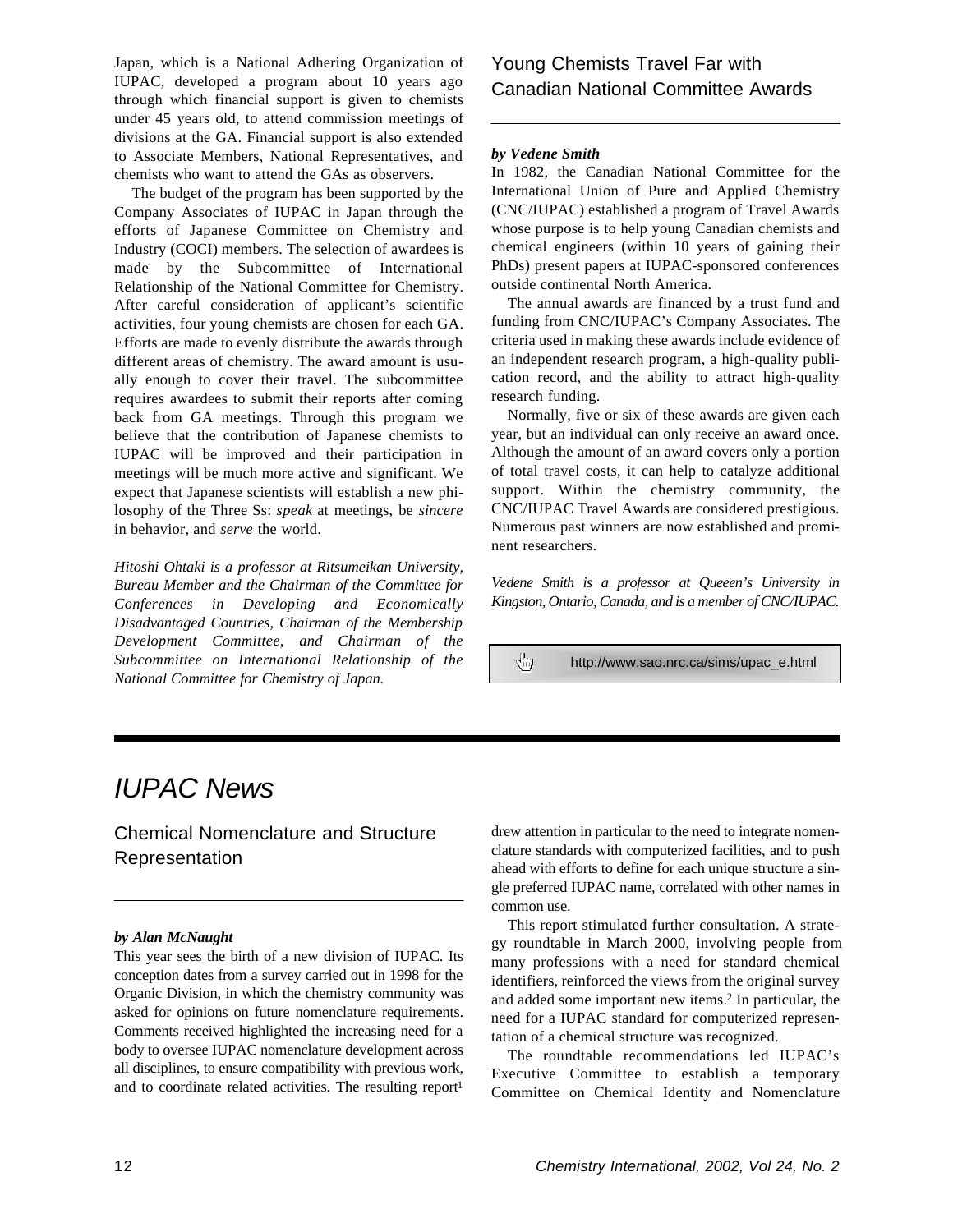Systems, <sup>3</sup> which developed plans for future management of IUPAC's nomenclature work and launched the IUPAC Chemical Identifier project. <sup>4</sup> The work of this *ad hoc* Committee culminated in a proposal for a new IUPAC division. The IUPAC Council endorsed this proposal, stressing the continuing importance to IUPAC of nomenclature and related activities. And so,



Alan McNaught

the Division of Chemical Nomenclature and Structure Representation<sup>5</sup> was established on 1 January 2002.

#### **So What Will the New Division Be Doing?**

Most importantly, it will bring together work on nomenclature of chemical compounds with development of other methods of designating chemical structures. The Chemical Identifier project is a first step in this direction. It will also be tackling interdisciplinary issues that have been difficult to deal with hitherto. For example, we have a project group considering divergent recommendations arising from the development of preferred names for organic compounds in parallel with revision of the inorganic nomenclature rules. Also, we will study the applicability of naming systems developed for polymers with particular reference to macrocycles, rotaxanes, and catenanes. Additionally, we will be assessing to what extent recent developments in conventional organic nomenclature and phane nomenclature can allow us to deal conveniently with these and other structures.

Other areas of activity will include the following:

- Extension to all chemical compounds of procedures for identifying IUPAC-preferred names
- Organometallic nomenclature
- Computer-assisted cluster nomenclature
- Stereochemical nomenclature
- Fullerene nomenclature
- Dendritic and hyperbranched polymers
- Databases of synonyms for compounds in common use

#### **How Will the New Division Operate?**

A division committee has been assembled consisting of 12 members plus National Representatives, including people with extensive experience in developing conventional nomenclature recommendations and others with expert knowledge of computerized systems for designating chemical structures. The division has an advisory subcommittee of about 40 people, charged with advising the division committee on the needs of the

community, and developing project proposals. This subcommittee contains many individuals with experience in nomenclature work, as well as chemical software developers, journal editors, and a range of other users of IUPAC recommendations. It is expected that these people will lead or otherwise participate in projects as well as provide advice to the division committee. Apart from meetings of task groups, most of the subcommittee's work will be carried out via electronic communication. A Web discussion board has been set up, to which drafts of new recommendations and comments on them are to be posted. Where possible, meetings of task groups will be organized to take place concurrently, to enable informal discussions between members of different groups. At suitable intervals (probably about every 5 years), we will convene a roundtable meeting with the user community to review results and define future requirements.

Of course, this way of working is quite new to IUPAC, and we shall need to adjust our procedures as we gain more experience. However, this scheme will allow better use of resources than previously, and will expedite the development of the standards that the community needs.

This new arrangement also accommodates the IUPAC/IUBMB Joint Commission on Biochemical Nomenclature, as a commission attached to the new division. This commission meets jointly with the Nomenclature Committee of IUBMB and the combined committee acts essentially as a single body. Its main responsibility is the upkeep and development of the Enzyme List, a very substantial and ongoing project. <sup>6</sup> It is also increasingly involved with standards for bioinformatics, needed to accommodate the explosion of information on biopolymers. In addition, JCBN has traditionally dealt with specialist biochemical nomenclature systems (e.g., carbohydrates, lipids, and polypeptides), and this is where a close link with the new Division of Chemical Nomenclature and Structure Representation is important. For nomenclature work, this commission has always operated through project task groups, something we envisage for future work managed by the new division.



<http://www.iupac.org/projects/2000/2000-025-1-800.html>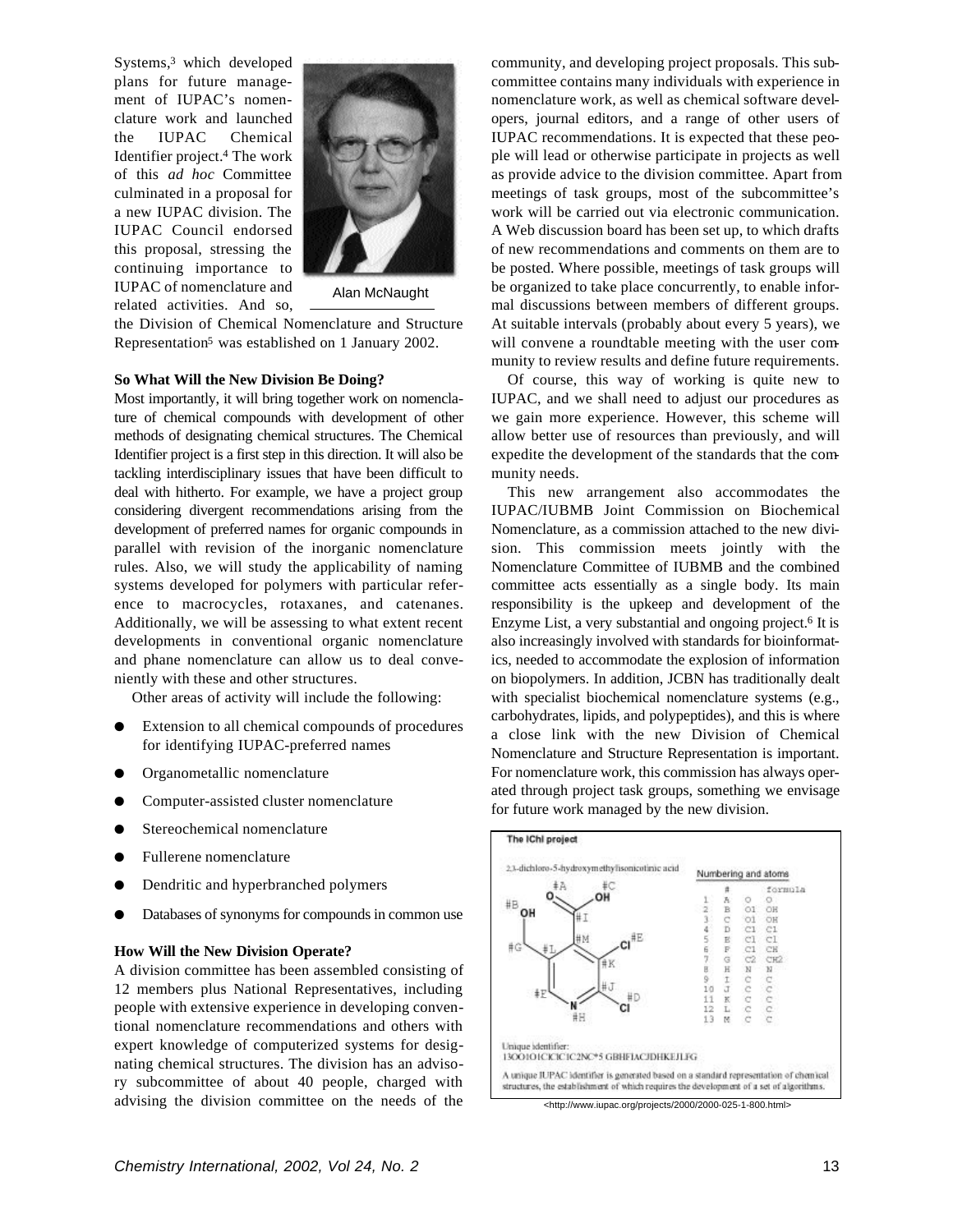We should not lose sight of the fact that IUPAC can retain a credible role in nomenclature development only by paying close attention to the needs of the community and responding to them. We need to give wide publicity to the fact that IUPAC's project system now allows ideas for future work to be developed by anyone. My colleagues and I welcome project proposals <sup>7</sup> from any source, and are happy to discuss suggestions informally. Only if we have a clear view of what our "customers" want can we hope to make the best use of IUPAC's resources.

### **Division Committee**

Alan D. McNaught, UK *Division President* Warren H. Powell, USA *Division Secretary* Michael Dennis, USA Michael Hess, Germany Herbert D. Kaesz, USA G. Jeffery Leigh, UK Gerard P. Moss, UK William G. Town, UK Antony Williams, USA Stephen Heller, USA Alexander J. Lawson, Germany Bruce M. Novak, USA

### **National Representatives**

Roberto de Barros Faria, Brazil Jiasong He, China Jean Marie François Toullec, France Yohsuke Yamamoto, Japan Osman Achmatowicz, Poland Bernardo Jerosch Herold, Portugal

*Alan McNaught is President of the IUPAC Division of Chemical Nomenclature and Structure Representation. He is General Manager of the Production Division of the Royal Society of Chemistry, Cambridge, UK.*

#### **References**

http://www.iupac.org/projects/1998/310\_28\_98.html http://www.iupac.org/news/archives/2000/ NRT\_Report.html http://www.iupac.org/organ/ad\_hoc\_cmt/ccins.html http://www.iupac.org/projects/2000/

 $\oplus$ 

2000-025-1-050.html

5http://www.iupac.org/divisions/VIII/index.html 6http://www.chem.qmw.ac.uk/iubmb/enzyme/

7http://www.iupac.org/projects/form\_guide.html

### *by Herbert D. Kaesz*

The Commission on Nomenclature of Inorganic Chemistry (CNIC) met for the last time in Brisbane, Australia on 30 June to 2 July, 2001. Among those attending were three National Representatives, Profs. Risto Laitinen, Dan Meyerstein, and Lars Elding (standing in for Ebbe Norlander), Prof. Wim Koppenol (a former Commission member involved in an individual project) and two observers from the U.S. Delegation, Profs. Vince Pecararo and Bernadette Donovan-Merkert. The observers were well received and participated fully in the discussions.

### **Naming of New Elements**

Revisions in the document "The Naming of New Elements," prepared for publication by W. Koppenol, were discussed and approved for forwarding to the Interdivisional Committee on Terminology, Nomenclature, and Symbols for further review. This document is now posted online for public review.

### **The** *Red Book*

The Commission has been working on a revision of *Red Book I, Nomenclature of Inorganic Chemistry*, under project leader Dr. N. Connelly. This revision is planned to consist of eleven chapters, the first four of which were thoroughly reviewed before the meeting in Brisbane. Revised versions of six of the remaining chapters were examined in detail with completion targeted for mid 2002. In its revised version, the*Red Book I* will include the following chapters:

- 1. General Aims, Functions, and Methods of Chemical Nomenclature
- 2. Grammar
- 3. Elements, Atoms, and Groups of Atoms
- 4. Formulae
- 5. Compositional Nomenclature
- 6. Substitutive Nomenclature and Parent Hydride Names
- 7. Additive Nomenclature
- 8. Inorganic Acids and Derivatives
- 9. Coordination Compounds
- 10. Organometallic Compounds
- 11. Solids

### **New Projects**

Other projects being considered by the current Commission include computer generation of names (Prof. Dress), a joint organometallic document including metalla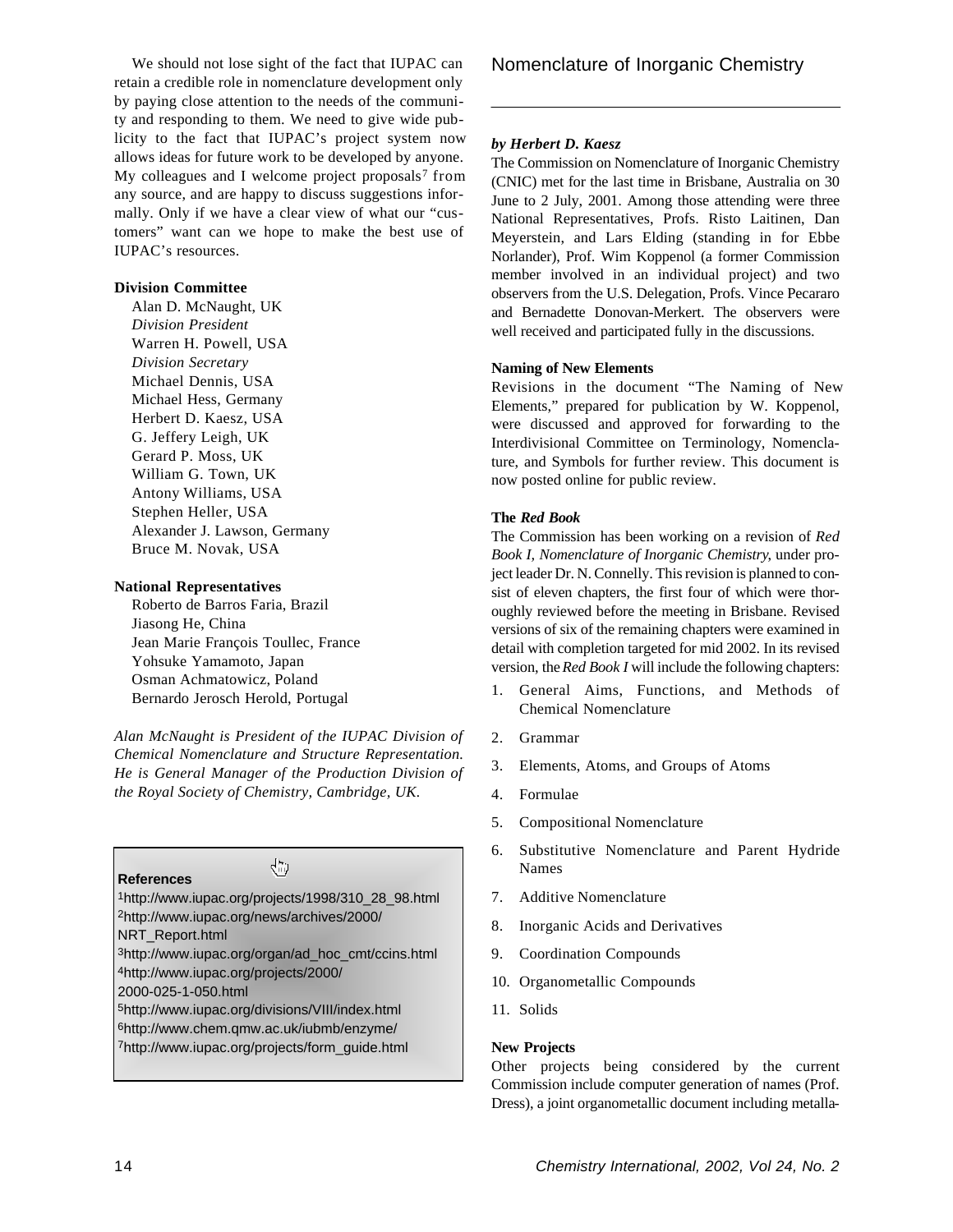cycles and possibly stereochemistry (Prof. Hutton), and Preferred Names document for Inorganic compounds (Dr. Damhus).

Since January 2002, activities related to systematic nomenclature are being undertaken by the new IUPAC Division of Chemical Nomenclature and Structure Representation. (see this issue of *CI*, p. 12). In anticipation of that change, CNIC held a joint meeting with the *ad hoc* Committee on Chemical Identity and Nomenclature McNaught, to discuss the future of nomenclature within IUPAC.



Systems, chaired by Alan Richard M. Hartshorn, Risto Laitinen, Dan Meyerstein, Vince Pecaro, and Lars Elding. CNIC Meeting, Brisbane, Australia, June/July 2001. Seated, from left to right: Bernadette Donovan-Merkert, Ture Damhus (Secretary), H.D. Kaesz (Chair), Wim Koppenol. Standing, left to right: Alan T. Hutton, Neil G. Connelly, James Casey, Photo courtesy W. Koppenol.

A second joint meeting of CNIC was with the Commission on Nomenclature of Organic Chemistry (CNOC) to discuss areas of overlap between inorganic and organic compounds in a Preferred-Names document presented by CNOC in draft form. There were three or four chapters with very strong overlap but not enough time available to carry out detailed discussions in Brisbane. Following that meeting a project to ensure minimum actual inconsistency in nomenclature recommendations, maximum alignment of approaches and principles, and appropriate cross-referencing between the areas covered by both the organic Preferred Names document and the inorganic *Red Book I* revision, was initiated. The interdisciplinary task group chaired by T. Damhus met in September 2001, with the additional participation of Neil G. Connelly and Alan McNaught. Major decisions about necessary revisions of one or the other document in order to achieve maximum alignment have been taken, and actual revisions are in progress. Only when the texts are in place, can the cross-referencing and appropriate footnotes be made to fine tune and fully align the two texts, so it is anticipated that this part of the project must take place concurrently with the review process in the Spring of 2002.

#### **The Way Forward**

Finally, CNIC heard a report from the Inorganic Division Officers. The Division has embraced the restructuring of the Union and has strived to implement the changes necessary following the decisions of the Council in Berlin of terminating the current Commissions. At that time however, the Division had two concerns with regard of the area of nomenclature. The first is to ensure that the needs of inorganic chemists are met by IUPAC nomenclature recommendations and that the current emphasis on preferred

names does not result in the recommendations of names that will never see general use for inorganic compounds. The second is finding a mechanism to maintain IUPAC's considerable current expertise in inorganic nomenclature.

Close interaction between the new Division of Chemical Nomenclature and Structure Representation and area experts in the Inorganic Division will be one key to sustaining essential and successful projects in this area. Many of the active past members of CNIC have been invited to serve on the Advisory Committee to the new Division. Additionally, two members of the newly formed division, Dr. J. G. Leigh (a former chair of CNIC) and myself (immediate past chair of CNIC) stand ready to receive comments and hints on issues that might be of relevance to the community concerned with inorganic nomenclature.

*Herbert D. Kaesz was a member of the Former CNIC from 1994 to 2001. He is currently a member of the Inorganic Chemistry Division Committee, the Division of Chemical Nomenclature and Structure Representation, and the Committee on Chemistry Education. He is a professor at the University of Caifornia at Los Angeles, California, USA.*

http://www.iupac.org/reports/provisional/ abstract01/koppenol\_310302.html

#### **More**

The news section on the IUPAC Web site includes other news from IUPAC, inlcuding "A Report of the World Chemistry Leadership Meeting 9 July 2001, Brisbane, Australia."

http://www.iupac.org/news/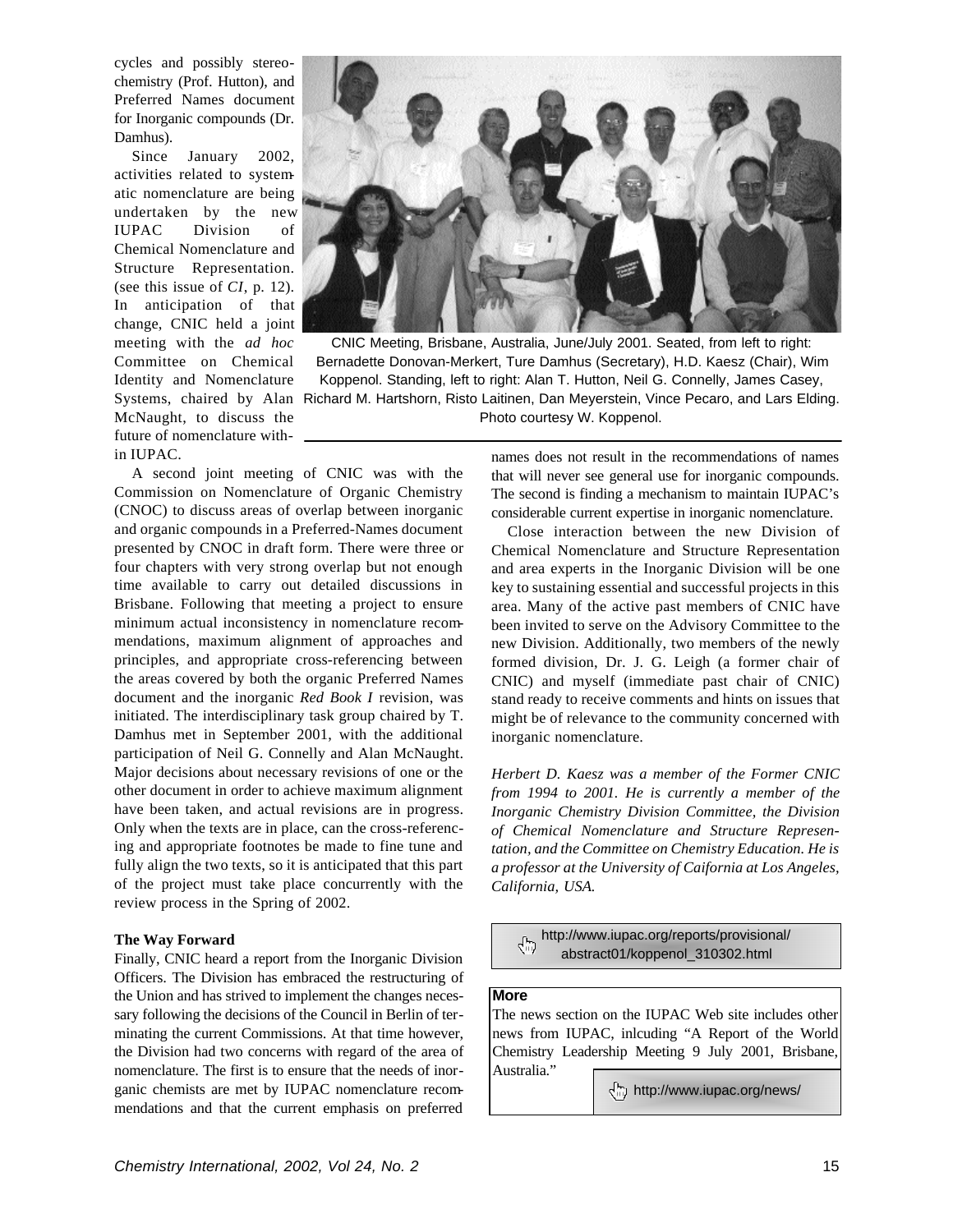# *IUPAC Projects*

SCOPE/IUPAC International Symposium on Endocrine Active Substances

The Scientific Committee on Problems of the Environment (SCOPE) and IUPAC are jointly organizing an International Project on "Environmental Implications of Endocrine Active Substances: Present State of the Art and Future Research Needs." The project started in April 2000 and is scheduled to be completed in March 2003. The SCOPE/IUPAC International Symposium on Endocrine Active Substances, to be held 17-21 November 2002 in Yokohama, Japan, will constitute a major milestone for the project. All of the project contributors (ca. 60 experts) will present papers dealing with the following topics:

- Molecular Mode of Action of Nuclear Receptors; Fundamentals for Understanding the Action of Endocrine Active Substances
- Environmental Fate and Metabolism of Endocrine Active Substances
- Effects of Endocrine Active Chemicals in Rodents and Humans, and Risk Assessments for Humans

Effects of Endocrine Active Substances in Wildlife Species

In addition, six supplementary workshops will be held:

- Effectiveness of QSAR for prescreening of endocrine disruptor hazard
- Toxicogenomics as a rational approach to endocrine disruptor research
- The need for establishing integrated monitoring programs
- Simple, rapid assay for conventional definitive testings of endocrine disruptor hazard
- Precautionary principle/approach and weight of evidence in endocrine disruptor issues
- Risk management options for endocrine disruptors in national and international programs

See the symposium announcement in*CI*, Vol. 23, No. 5, p. 156, September 2001.

http://www.iupac.org/projects/2000/2000-016-1-600.html √lii).

# *Highlights from* Pure and Applied Chemistry

### *Presenting recently published IUPAC technical reports and recommendations*

Generic Source-Based Nomenclature for Polymers (IUPAC Recommendations 2001)

by E. Maréchal and E. S. Wilks *Pure and Applied Chemistry,* Vol. 73, No. 9, pp. 1511- 1519 (2001).

Present-day high-performance polymer materials are becoming increasingly difficult to name concisely with existing macromolecular nomenclature. Simple and practical names that refer to the monomer source (i.e., sourcebased nomenclature) are therefore highly desirable; thus, the rules that lead to such names need to be spelled out. That task was undertaken by an international group of experts of the former IUPAC Commission on Macromolecular Nomenclature. Their recent recommendations on generic source-based nomenclature for polymers describe an unambiguous naming system that is as rigorous as, but more practical than, structure-based nomenclature. This generic naming system complements the earlier source-based method, which in some cases leads to ambiguous names.

A generic source-based name comprises two parts:

- 1. polymer class (generic) name followed by a colon;
- 2. the actual or hypothetical monomer name(s) (source), always parenthesized in the case of a copolymer. (See figure for an example.)

In this document, five rules are presented and illustrated by 20 examples; the formula, the structure-based name, the source-based name, and the generic sourcebased name of the polymer are given for each example.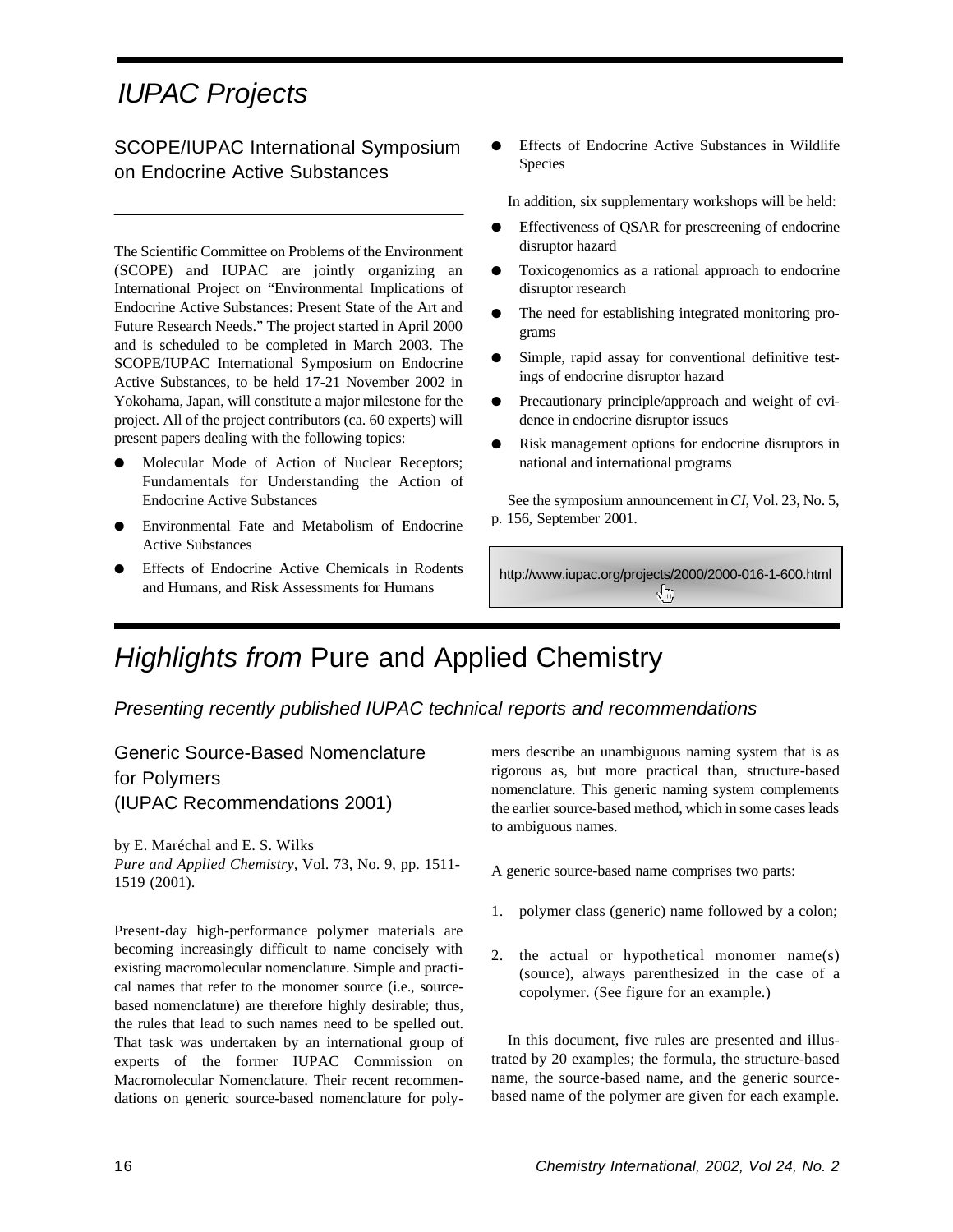

I. polyalkylene:vinyloxirane II. polyether:vinyloxirane

In some cases, only generic source-based nomenclature gives unambiguous names, for example, when a polymer has more than one name or when it is obtained through a series of intermediate structures. The rules concern mostly polymers with one or more types of functional groups or heterocyclic systems in the main chain, but to some extent they are applicable also to polymers with side-groups, carbon-chain polymers such as vinyl or diene polymers, spiro and cyclic polymers, and networks.

> http://www.iupac.org/publications/ pac/2001/7309/7309x1511.html

Quantum Chemical B3LYP/cc-pvqz Computation of Ground-State Structures and Properties of Small Molecules with Atoms of *Z* < 18 (Hydrogen to Argon) (IUPAC Technical Report)

by Rudolf Janoschek

᠊ᢆ

*Pure and Applied Chemistry*, Vol. 73, No. 9, pp. 1521- 1553 (2001).

Since density functional theory achieved a remarkable breakthrough in computational chemistry, the important general question "How reliable are quantum chemical calculations for spectroscopic properties?" should be answered anew. In this project, the most successful density functionals, namely the Becke B3LYP functionals, and the correlation-consistent polarized valence quadruple zeta basis sets (cc-pvqz) are applied to small molecules. In particular, the complete set of experimentally known diatomic molecules formed by the atoms H to Ar (there are 214 systems) is uniformly calculated, and calculated spectroscopic properties are compared with experimental ones.

Computationally demanding molecules, such as open-shell systems, anions, or noble gas compounds, are included in this study. Investigated spectroscopic properties include spectroscopic ground state, equilibrium internuclear distance, harmonic vibrational wavenumber, anharmonicity, vibrational absolute absorption intensity, electric dipole moment, ionization energy, and dissociation energy. The same computational method has also been applied to the ground-state geometries of 56 polyatomic molecules up to the size of benzene. Special sections are dedicated to nuclear magnetic resonance chemical shifts and isotropic hyperfine coupling constants. Each set of systems for a chosen property is statistically analyzed, and the above important question "How reliable . . . ?" is mathematically answered by the mean absolute deviation between calculated and experimental data, as well as by the worst agreement. In addition to presentation of numerous quantum chemically calculated spectroscopic properties, a corresponding updated list of references for experimentally determined properties is presented.

http://www.iupac.org/publications/  $\mathbb{C}^+$ pac/2001/7309/7309x1521.html

### Standards in Isothermal Microcalorimetry (IUPAC Technical Report)

by Ingemar Wadsö and Robert N. Goldberg *Pure and Applied Chemistry*, Vol. 73, No. 10, pp. 1625-1639 (2001).

Isothermal microcalorimetric techniques have been much improved during the past decades, and several types of instruments are commercially available. Application areas include, for example, ligand binding studies, dissolution and sorption measurements, estimation of the stability of chemical substances and technical products, and measurements of metabolic reactions in living cellular systems.

Most isothermal microcalorimeters are calibrated by the release of heat in an electrical heater positioned in the calorimetric vessel or in its close proximity. However, in some cases it is difficult to conduct electrical calibration experiments, which will closely mimic the heat flow pattern of the process or reaction under investigation. This can lead to a significant error in the calibration value and, in some cases, the use of some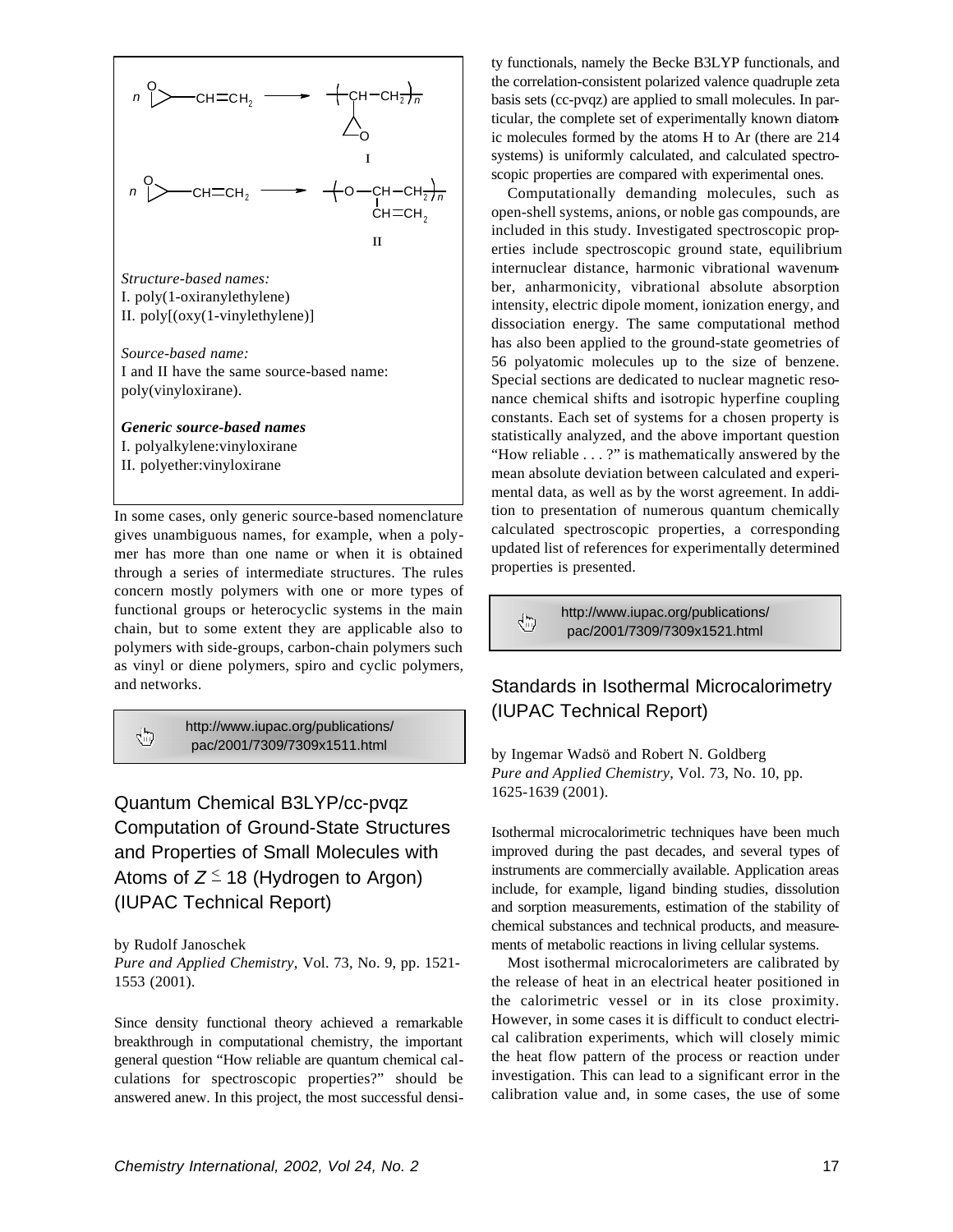chemical calibration would therefore be preferable. Regardless of which calibration technique is used, it is often desirable to quantitatively control the overall performance of an instrument by use of a suitable test reaction. Simple and reliable test reactions are also very suitable for the training of experimenters. In order to allow a close comparison between results from chemical calibrations or test experiments and results from a calorimetric investigation, it is important to have many different chemical calibration and test reactions available.

In this report, guidelines are presented on the use of standardized chemical test and calibration reactions suitable for use in different areas of isothermal microcalorimetry. The focus is on reactions suitable for use under ambient conditions. Further, a standardized terminology in describing the characteristics of isothermal microcalorimeters is proposed. "Nanocalorimeters," usually indicating calorimeters with a detection limit approaching the nanowatt range, are in this report not distinguished from "microcalorimeters."

The Task Group responsible for the project was: I. Wadsö (Chairman), A. E. Beezer, R. N. Goldberg, G. Olofsson, K. Murphy, J. Rouquerol and J. Sipowska.

> http://www.iupac.org/publications/ pac/2001/7310/7310x1625.html

 $\mathbb{C}$ 

### Critical Evaluation of Stability Constants of Phosphonic Acids (IUPAC Technical Report)

by Konstantin Popov, Hannu Rönkkömäki, and Lauri H. J. Lajunen *Pure and Applied Chemistry*, Vol. 73, No. 10, pp. 1641-1677 (2001).

Organophosphonate chelating compounds are widely used in a broad variety of applications.Their ability to prevent precipitation of calcium salts at substoichiometric concentrations (threshold effect) finds wide application in water treatment for scale inhibition. Phosphonates, particularly EDTPH and DTPPH, are used extensively in laundry detergents. These materials are also used as corrosion inhibitors, in industrial cleaning and in peroxy bleach stabilization. Uses of organophosphonates span applications in flame-resistant polymers, photographic processing, ore flotation (aminophosphonic surfactants), actinide separation processes, and analytical chemistry. Recently, organophosphonates have been identified as promising reagents for the creation of so-called "structurally tailored"

materials and microporous materials, in catalysis, and in the electrochemical treatment of polluted soils.

The high biological activity of carboxyalkylphosphonates, aminoalkylphosphonates, and alkylenediphosphonates makes them useful agents as components of microfertilizers and pesticides in agriculture, as well as drugs and diagnostic reagents in biology and medicine. Annual industrial output of organophosphonates is in the thousands of tons.

The broad and intensive applications of organophosphonates require reliable data on the stability constants of the corresponding complexes in order to permit equilibrium modeling and prediction of the important technological, environmental, and pharmacokinetic equilibria. As phosphonates resist biodegradation, chemical speciation calculations based on numerical equilibrium data are of extreme importance for applications such as environmental science, waste management, agriculture, scale inhibition, magnetic resonance imaging, behavior of radiopharmaceuticals in blood plasma, and many others.

The data of interest are partly accumulated in some monographs, reviews, and compilations of stability constants. Recently, two computer databases have become commercially available. The IUPAC Stability Constants Database (SC-Database) is the more comprehensive. For organophosphonates, some data in the "critically evaluated compilations" are not consistent with later, more precise results. These are therefore rejected in the present work.

This study critically evaluated available experimental data on stability constants of proton and metal complexes for 10 phosphonic acids [methylphosphonic acid, 1-hydroxyethane-1,1-diylbisphosphonic acid, dichloromethylenebisphosphonic acid, amino-methanephosphonic acid, *N*-(phosphonomethyl)glycine, imino-*N*, *N*-bis(methylenephosphonic acid), *N*-methylamino-*N*, *N*-bis(methylenephosphonic acid), nitrilotris(methylenephosphonic acid), 1,2 diaminoethane-*N*,*N*,*N*´,*N*´-tetrakis-(methylenephosphonic acid), and diethylenetriamine-*N*,*N*,*N*´,*N*´´,*N*´´-pentakis- (methylenephosphonic acid)]. For the latter phosphonate, all the data are rejected, as well as protonation constants [HL]/[H][L] for three other ligands. Higher-quality data are selected and presented as "Recommended" and "Provisional."

This review is generally based on the data published in the period 1965-1996, but some earlier and later publications are also included. The data collection embraced databases Chemical Abstracts, and the personal collections of the authors.

http://www.iupac.org/publications/  $\overline{\mathbb{C}}$ pac/2001/7310/7310x1641.html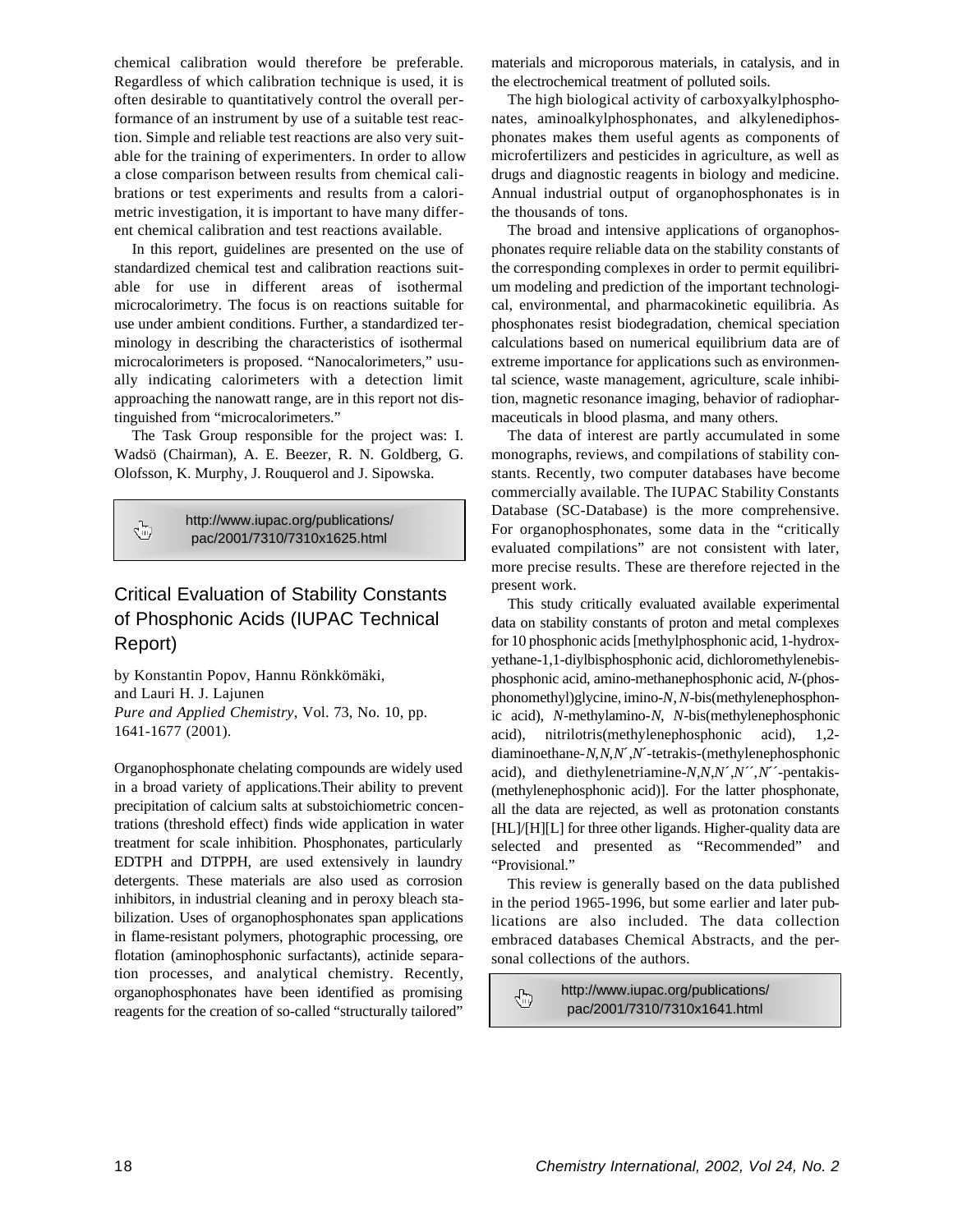# *Provisional Recommendations*

IUPAC Seeks Your Comments

In this section, we publish synopses of IUPAC's latest provisional recommendations on nomenclature and symbols. All comments on these recommendations are welcome and will be taken into consideration. The final revised versions are published in *Pure and Applied Chemistry*.

If you would like to comment on the provisional recommendations, please visit the IUPAC Web site at <http://www.iupac.org/reports/provisional/index.html>, where the full texts are available for downloading as draft Adobe PDF files. Alternatively, you can write to your nearest national/regional center to request a copy. The most recent list of national/regional centers is available on the Web site at the address above and last appeared in *CI*, Vol. 17, p. 141 (1997).

Quantities, Terminology, and Symbols in Photothermal and Related **Spectroscopies** 

Photothermal spectroscopy is widely used in many fields such as physics, chemistry, biology, and engineering. In this article, various origins of the photothermal effects that give rise to photothermal signals and the terms related to photothermal spectroscopies are reviewed. Terminologies in grating spectroscopy, lens spectroscopy, light-induced acoustic spectroscopy, photothermal radiometry, photothermal calorimetry, photothermal interferometry, photothermal deflection, photothermal reflection change, and related methods are recommended. Symbols used in photothermal spectroscopy are summarized.

http://www.iupac.org/reports/provisional/  $\sqrt{\frac{1}{10}}$ abstract01/hirota\_310702.html

Comments by 31 July 2002 To Prof. Noboru Hirota Kyoto University 19-6, Otokoyama-Yoshii, Yawata-shi, Kyoto-fu 614-8363, Japan Tel.: +81 75 753 4023 Fax: +81 75 753 4000 E-mail: nhirota@ip.media.kyoto-u.ac.jp

### The Naming of New Elements

A procedure is proposed to name new elements. After the discovery of a new element is established by a joint IUPAC-IUPAP (International Union of Pure and Applied Physics) Working Group, the discoverers are invited to propose a name and a symbol to the IUPAC Inorganic Chemistry Division. Elements can be named after a mythological concept, a mineral, a place or country, a property, or a scientist. After examination and acceptance by the Inorganic Chemistry Division, the proposal follows the accepted IUPAC procedure for recommendations, and is then submitted to the Council of IUPAC for approval.

http://www.iupac.org/reports/provisional/ ₩ abstract01/koppenol\_310302.html

Comments by 31 March 2002 To Prof. Dr. W. H. Koppenol Laboratorium für Anorganische Chemie Eidgenössische Technische Hochschule Hönggerberg, Universitätsstrasse 6 CH-8093 Zürich, Switzerland Tel.: +41 1 632 2875 Fax: +41 1 632 1090 E-mail: koppenol@inorg.chem.ethz.ch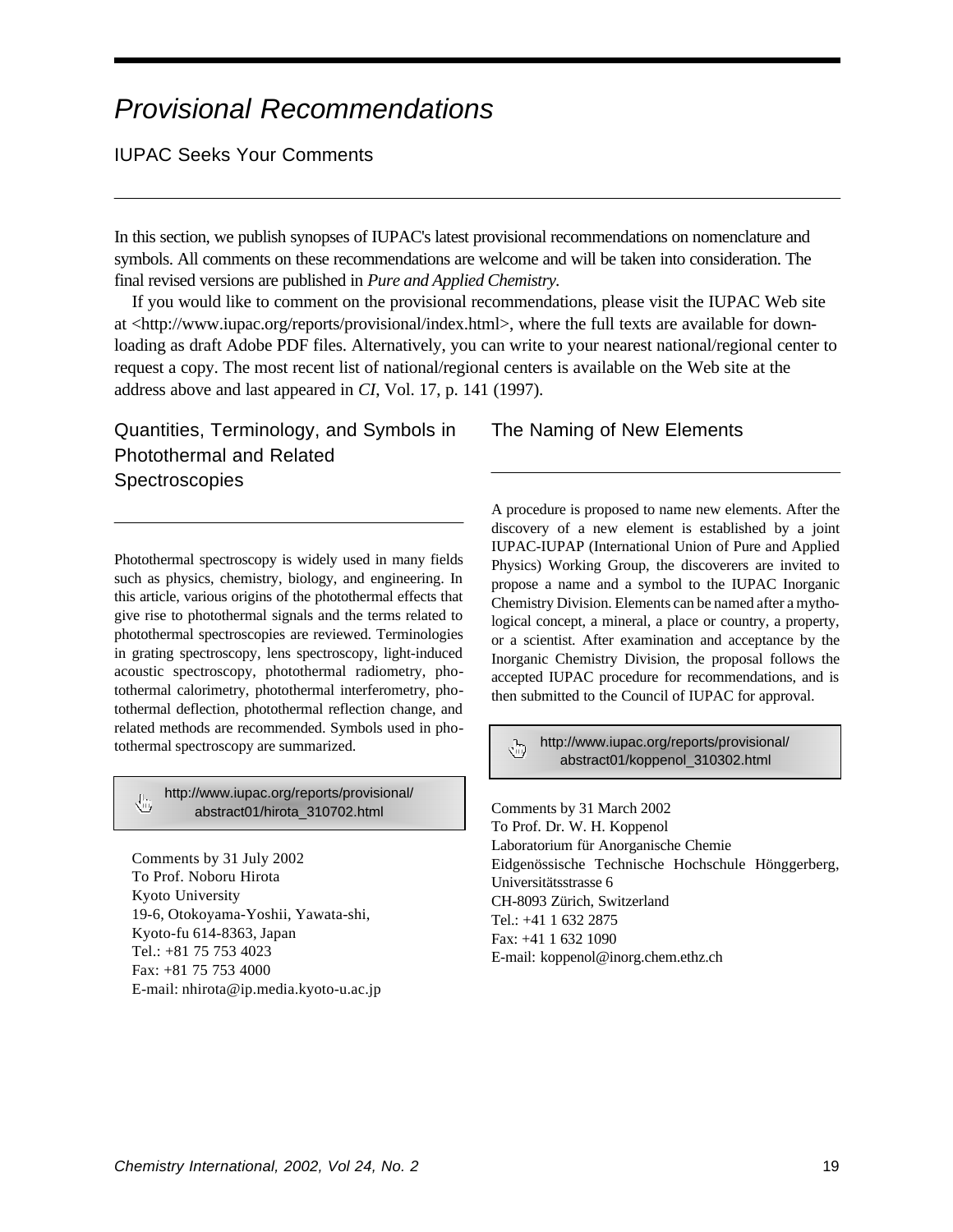## *New Books and Publications*

### The Biogeochemistry of Iron in Seawater

David R. Turner and Keith A. Hunter *Series on Analytical and Physical Chemistry of Environmental Systems*, Vol. 7 John Wiley & Sons, New York, 2001, pp. 396. (ISBN 0-471-49068-7)

The proposal that a lack of iron can limit phytoplankton growth in the oceans was first put forward in the 1930s, but it was not until the 1980s that developments in clean sampling and analytical techniques had advanced sufficiently to allow accurate measurements of iron at trace levels. Intensive research carried out during the 1990s (known as the "Iron Age of Oceanography") provided a wealth of new information on the biogeochemistry of iron in seawater. The field has now advanced to a stage where a critical analysis of progress to date can be of considerable benefit to the research community as a whole.

This book, written by acknowledged experts and reviewed by international specialists, provides the authoritative and comprehensive review of the subject area. A joint venture between the Scientific Committee for Ocean Research and IUPAC, it expertly addresses the current state of knowledge on the subject and covers chemical speciation, analytical techniques, and the transformation of iron.

The book includes evidence for iron limitation of primary production of high-nutrient, low-chlorophyll areas in the ocean and offers a wealth of new information. It is ideal for marine scientists, oceanographers, environmental analytical chemists scientists, and others studying the environmental impact of metals and their role in marine ecosystems.

http://www.iupac.org/publications/  $\mathbb{C}^5$ books/author/turner.html

### Polymerization Processes and Polymer Materials, Volumes I and II

Z. Floranczyk, S. Penczek, S. Slomkowski (Eds.) *Macromolecular Symposia*, Vol. 174 & 175. Wiley-VCH, 2001, 434 pp. (Vol. I—ISBN 3-527- 30336-7) and 428 pp. (Vol. II—ISBN 3-527-30337-5).

In 2000, over 1500 participants from 54 countries attended the World Polymer Congress—the 38th International Symposium on Macromolecules (sponsored by IUPAC), held 9-14 July at the Warsaw University of Technology. These books, Volumes 174 and 175 of the *Macromolecular Symposia*, contain 86

invited and plenary lectures from the Congress. The scientific program of the Congress—organized by the Department of Polymer Chemistry of the Centre of Molecular and Macromolecular Studies of the Polish Academy of Sciences in Lodz and the Chemistry Department of the Warsaw University of Technology was divided into 16 Sections and covered such areas as synthesis, radical polymerization, ionic polymerization, polyolefins, branched and star-like macromolecules, biorelated and environmentally friendly polymers, and electrical, optical, and dielectric properties of polymers.

http://www.iupac.org/publications/macro/ रोज़ 2001/174\_preface.html

### Characterization of Compounds in Solution: Theory and Practice

### William H. Streng

Kluwer Academic/Plenum Publishers, New York, 2001. (ISBN 3-306-46595-7)

The purpose of this book is to discuss concisely and

comprehensively solution properties of compounds that are most important in the area of pharmaceutics. While there are many topics that can be included in a discussion on solution properties of compounds, the following are the most critical in the area of pharmaceutics: equilibrium constants, partition efficients, general solubility, solubility in protic sol-



vents, and solution stability. The ambitious concept of this book is to bring together these topics in a logical and concise manner.

After an introductory chapter on compound characterization, the theoretical chapters of Streng's book cover thermodynamics, kinetics, equilibrium constants, partition coefficient, solubility, solubility of weak acids and bases, solution stability, and instrumentation. Clearly, most of these chapters could easily fill a volume in itself, but the truly original idea of the book is the self-sufficient description of theory and practice used for characterizing compounds in solution. The remaining chapters cover procedures and examples for the practical investigation of equilibria, partitioning, solubility, and solution kinetics.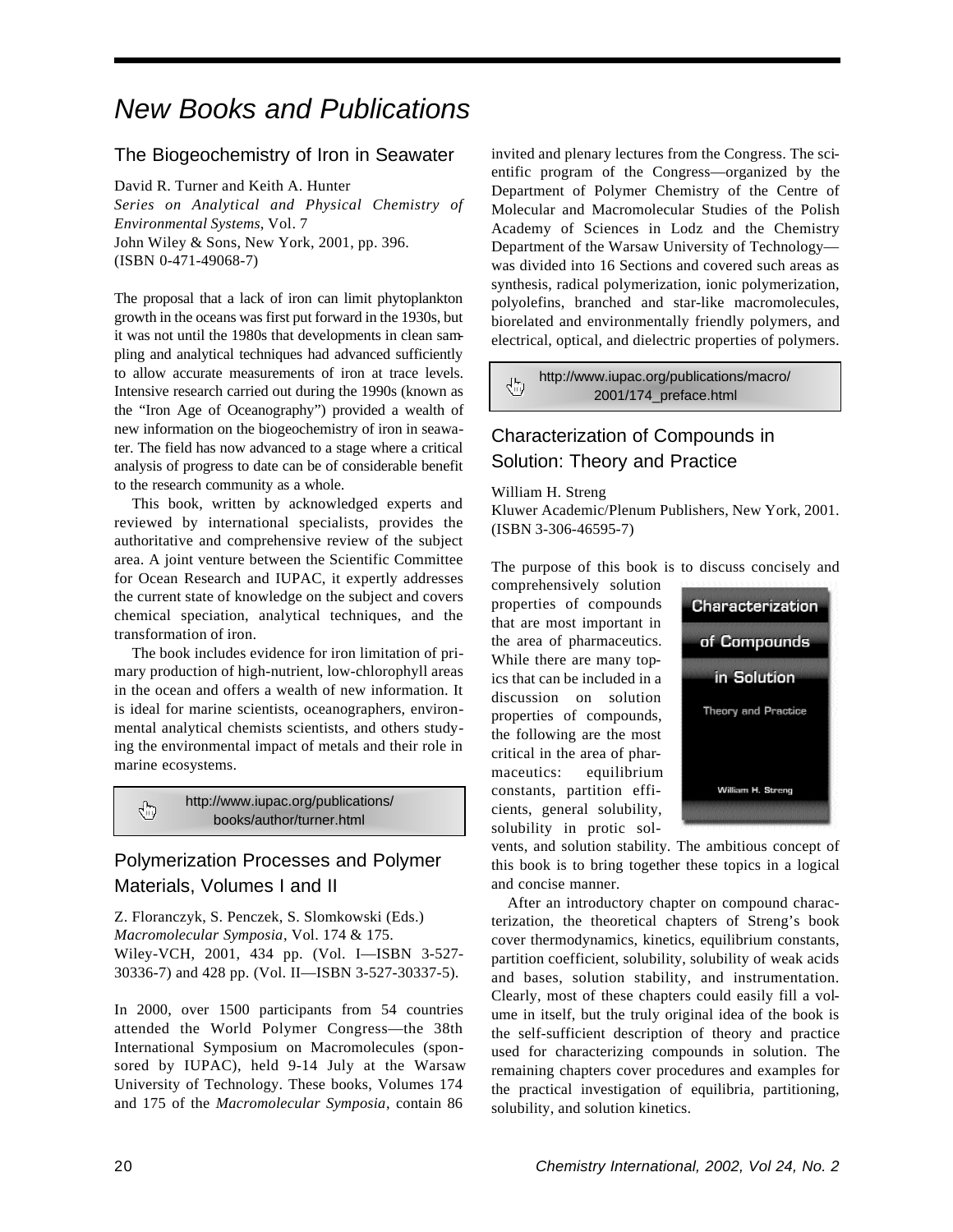The strength of this book lies in the chapters on instrumentation and solution kinetics. Here the author draws from his scientific experience and convincingly shows how a general knowledge in physical chemistry is applied to obtain experimentally reliable information and theoretically sound interpretations.

The digressions in some of the introductory remarks of the individual chapters are doubtless a matter of taste. For example, the comparison of chemical kinetics with a road between two cities that are separated by a small or a tall mountain seems—from the reviewer's point of view—a bit too simplistic.

In addition, some misleading statements in the theoretical chapters should be eliminated in the next edition. For example, in one section a catalyst is described as "shifting the equilibrium to the right." However, catalysts increase the rate at which equilibrium is attained, but do not effect its position.

To summarize, it can be said that Streng's book covers compactly a wide variety of theoretical and practical aspects of characterizing compounds of pharmaceutical relevance using physicochemical methods. It will be most beneficial to readers who plan to set up their own experimental investigations to characterize compounds in solution.

*Reviewed by Heinz Gamsjäger, Montanuniversität Leoben, Austria.*

http://www.wkap.nl/prod/b/0-306-46595-7 مي<br>(⊪}

### CRC Handbook of Optical Resolutions via Diastereomeric Salt Formation

Dávid Kozma (Ed.) *CRC Press*, September 2001, pp. 800. (ISBN 0-8493-0019-3)

Optically active compounds are gaining ever-increasing importance in organic chemistry, both in the academic and the industrial arenas. The rational synthesis of the growing number of chiral chemicals, drugs, and natural products demands efficient methods for producing these compounds

in an enantiomerically, highly pure form. Despite the available alternative techniques, optical resolution via diastereomeric salt formation remains the most widely used method of preparing pure enantiomers.

This is the first book to exclusively address this important organic chemical process. It provides fast, one-stop access to a



wealth of information, including all of the available data on 100 resolving agents, a list of 500 optically active compounds available in bulk and a list of their suppliers, data on more than 3500 resolutions, and 4200 citations. With an abundance of analyzed examples, this single, authoritative reference provides all of the information necessary to perform, develop, and optimize optical resolutions via diastereomeric salt formation.

http://www.crcpress.com

### **New Books from the World Health Organization**

Water Quality: Guidelines, Standards, and Health-Assessment of Risk and Risk Management for Water-Related Infectious Disease

L. Fewtrell amd J. Bartram (Eds.) World Health Organization, Geneva, Switzerland, 2001. (ISBN 92-4-154533-X)

Evaluation of Certain Food Additives and Contaminants: Fifty-Fifth Report of the Joint FAO/WHO Expert Committee on Food Additives WHO Technical Report Series, No. 901. World Health Organization, Geneva, Switzerland, 2001. (ISBN 9-241-20901-1)

WHO Model Prescribing Information: Drugs Uses in Bacterial Infections World Health Organization, Geneva, Switzerland, 2001, (ISBN 9-241-40107-9)

Current Challenges in Pharmaco-vigilance: Pragmatic Approaches-Report of CIOMS Working Group V Council for International Organizations of Medical Sciences, Geneva, Switzerland, 2001. (ISBN 9-290-36074-7)

http://www.who.int/dsa/justpub/justpub.htm

### **New Books from the American Oil Chemists' Society Press**

Proceedings of the World Conference on Oilseed Processing and Utilization Richard Wilson (Ed.) American Oil Chemists' Society Press, Champaign, IL, USA, 2001. (ISBN 1-893-99720-0)

Soy Protein Products: Characteristics, Nutritional Aspects, and Utilization (Revised and Expanded) Joseph G. Endres (Ed.) American Oil Chemists' Society, Champaign, IL, USA, 2001. (ISBN 1-893-99727-8)

http://www.aocs.org

্ট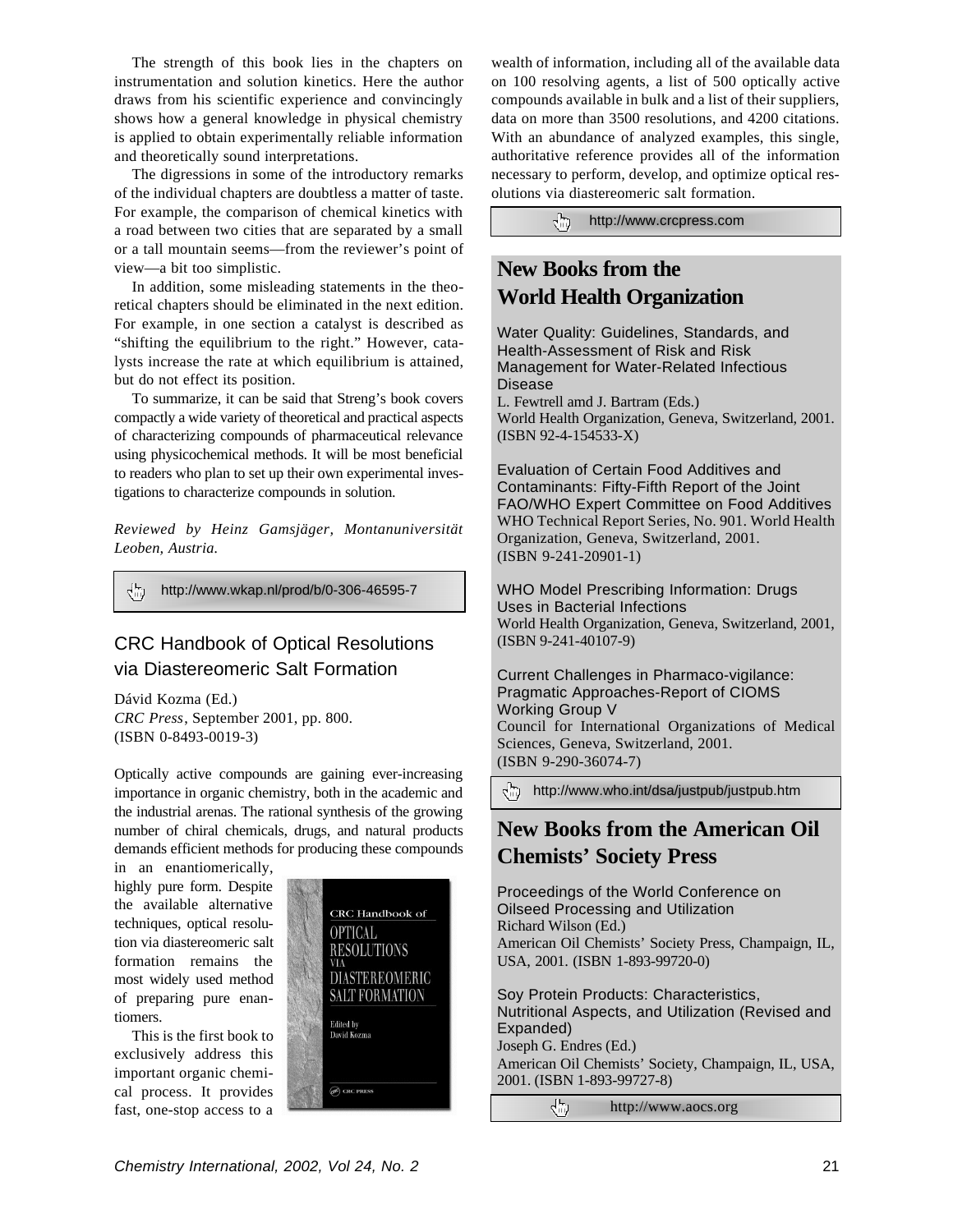# *Reports from Conferences*

Medicinal Chemistry

### *by Ernõ Pungor*

A Hungarian-German-Italian-Polish Joint Meeting on Medicinal Chemistry was held in Budapest, Hungary, 2-6 September 2001. The conference was organized by the Organic and Medicinal Chemistry Division of the Hungarian Chemical Society and the Medicinal Chemistry Divisions of the Chemical Societies of Germany, Italy, and Poland, with the contribution of the Medicinal Chemical and Pharmaceutical Technological Committee of the Hungarian Academy of Sciences and the 100-year-old Gedeon Richter Ltd. Prof. Péter Mátyus was the chairman of the meeting, and Dr. János Wölfling was the secretary.

The meeting followed two previous joint meetings held in Taormina, Italy (1999) and Jelenia Góra, Poland (2000). This third meeting was organized by the Organic and Medicinal Chemistry Division of the Hungarian Chemical Society and the Medicinal Chemistry Divisions of the Chemical Societies of Germany, Italy and Poland, with the contribution of the Medicinal Chemistry and Pharmaceutical Technological Committee of Hungarian academy of Sciences and the Gedeon Richter Ltd, and was sponsored by IUPAC.

The medicinal chemistry is very complex. It contains many areas of chemistry, molecular biology, and material sciences as well as computer science. It plays a central role in drug design, discovery and development. This meeting focused in particular on certain challenging fields in current medicinal chemistry, such as CNS, cardiovascular and metabolic diseases, and new methods of drug research. More than 270 registered participants attended the conference (mainly from the four organizing countries, but scientists from more than 20 countries altogether) and 17 plenary lectures, 9 short lectures and 164 posters from academic and industrial areas were presented and this resulted in a high-level scientific program.

The Hungarian-German-Italian-Polish Joint Meeting on Medicinal Chemistry was a successful meeting about the co-operation of these countries. It strengthened the developing of new pharmaceutical products.

*Ernõ Pungor is the Chairman of Hungarian National Committee for IUPAC.*

http://www.iupac.org/publications/ ₩ pac/2001/7309/index.html

Analytical Sciences

### *by David S. Moore*

The International Congress on Analytical Sciences 2001 was held 6-10 August at Waseda University in Tokyo, Japan. It was an extreme honor for me to be able to represent the IUPAC at this wonderfully-organized and executed congress. The congress is organized every ten years and is a huge undertaking—26 symposia, 5 plenary lectures, 281 invited talks, 250 other oral presentations and nearly 450 posters. It is truly international in scope and attendance—with nearly a thousand participants from 39 countries. If that isn't enough, this time the Congress was held jointly with Asianalysis VI—the Sixth Asian Conference on Analytical Sciences—and a Symposium on Traditional Chinese Medicine! Clearly the organizers of ICAS 2001—chaired by Tsuguo Sawada (Univ. of Tokyo), along with his Vice-Chairs: N. Nakamura (Sci. Univ. of Tokyo), Y. Umezawa (Univ. of Tokyo—member of the IUPAC Analytical Chemistry Division Committee), and K. Matsumoto (Waseda Univ.—member of the IUPAC Analytical Chemistry Division Committee) and the other 29 members of the Organizing Committee and 17 members of the International Advisory Board (chaired by H. Akaiwa, Gunma, Japan)—and the organizers of Asianalysis VI—chaired by T. Hobo (Tokyo Metropolitan Univ.) and the other 10 members of the Organizing Committee and 17 members of the International Advisory Board (chaired by B. Huang, Xiamen, China)—had to work together efficiently and smoothly. The excellent conferences they produced provide strong evidence that they more than succeeded in their task.

The symposia at ICAS 2001 covered all the fields of analytical chemistry that it seems possible to think of. From analytical atomic spectrometry and applied laser spectroscopy to nano-technology, separation science, and sensors of all kinds, the symposia and posters painted a broad canvas of the present state of the art in analytical science, and also suggested future directions and dreamed about future capabilities. What else could one want in such a conference? The only problem was selecting which of the many relevant and varied symposia to attend. I found myself wishing cloning was already a reality, or that I had accomplices with whom to share the task!

The International Advisory Board suggested to the ICAS organizers that the field of Analytical Science was developing rapidly enough to warrant thinking about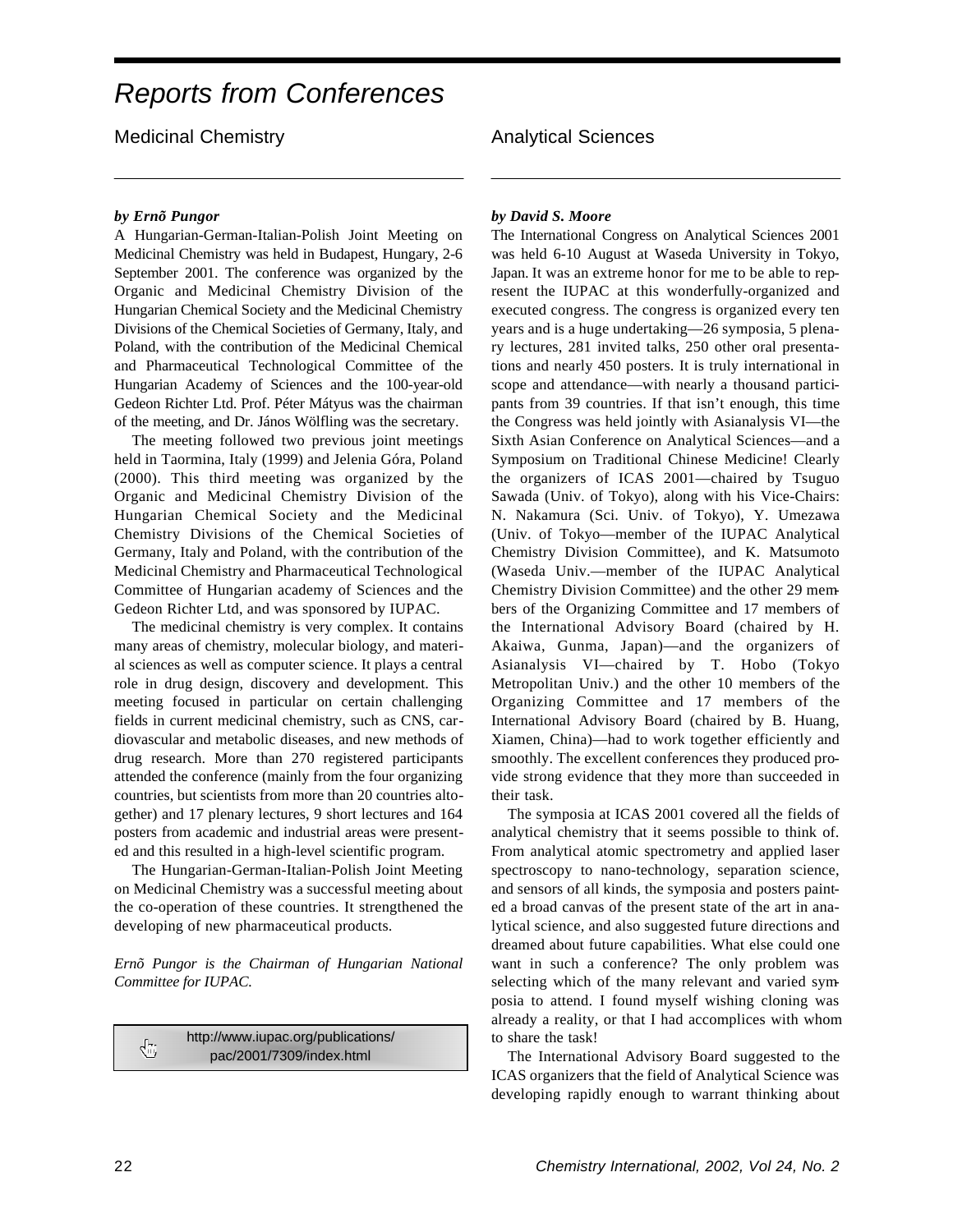increasing the frequency of this conference from once per decade to twice. The general consensus was that, while this increase would mean a doubling of their work load, the payoff to the international analytical science community would be worth the price. Regardless of their decision, the international analytical science community anxiously awaits the next ICAS, and we at IUPAC hope to be again involved.

The plenary lectures by Drs. A. Manz, S. Terabe, M. Takagi, G. M. Hieftje, and Y. R. Shen as well as two selected invited talks by Drs. E. Yeung and T. Sawada

# *Conference Announcements*

### CAS/IUPAC Conference on Chemical Identifiers and XML for Chemistry 1 July 2002, Columbus, Ohio, USA

This conference will bring together experts to survey current activities in the research and development of chemical substance representations and identifiers, including both nomenclature and computer-based structural descriptions, and of chemical markup language. It will be held 1 July 2002 at the Pfahl Executive Education and Conference Center and The Blackwell Hotel at Ohio State University, Columbus, Ohio, USA.

The conference is designed for researchers and developers working in the areas of chemical identifiers and chemical markup language and chemical information specialists, database producers, and others who have an interest in or utilize chemical substance information.

The conference will cover the following topics:

- From chemical name to structure: finding a needle in the haystack
- Nomenclature practice and post-Postman factors
- The chemical semantic web: a common infrastructure for chemistry
- The vision of a chemical semantic web
- The IUPAC Chemical Identifier
- CAS chemical identifier systems
- Unifying chemical nomenclature standards—the roundabout of names and structures
- Computer-based naming service for very large chemical databases

**Contact: Dr. Alan McNaught Royal Society of Chemistry RSC Publishing Thomas Graham House**

are now published in the October 2001 issue of *Pure and Applied Chemistry*. The Conference editor, Dr. Yoshio Umezawa insured that the papers were like the lectures, well balanced in terms of chemical and physical methods of analysis, and all were seminal.

*David S. Moore is President of the IUPAC Analytical Chemistry Division.*

http://www.iupac.org/publications/  $\mathbb{C}^2$ pac/2001/7310/index.html



*designates IUPAC sponsorship*

**Science Park, Milton Road Cambridge, CB4 0WF, UK Tel.: +44 1223 432119 Fax: +44 1223 420247 E-mail: adm@rsc.org**

> <sub>Tra</sub>http://www.iupac.org/symposia/conferences/ CIandXML\_jul02/index.html

### Central European Conference on "Chemistry Towards Biology" 8-12 September 2002, Portoroz, Slovenia

Biology and chemistry represent a large multidisciplinary environment within which biochemists and chemists cooperate on theoretical and practical grounds with a view to gain detailed descriptions of biomolecular systems. This first-time conference, to be held 8-12 September 2002 in Portoroz, Slovenia, has its origins in a long-term cooperation among scientists who met at several joint crystallographic conferences during the seventies and eighties and discussed topics pertaining to inorganic and structural chemistry. The aim of the conference is to provide an opportunity to promote discoveries within this large context that can further aid in the development of new advances in biotechnology and serve in the evaluation and predictions for further studies. Topics will include high-resolution crystallography of macromolecules, advanced spectroscopic methods as well as computational simulations.

**Contact: Prof. V. Kaucic, National Institute of Chemistry, Hajdrihova 19, SI-1000, Ljubljana, Slovenia.** 

**Tel.: +386 1 47 60 256 Fax: +386 1 42 59 244 E-mail: kaucic@ki.si**

> $\mathbb{C}^L$ http://www.portoroz2002.ki.si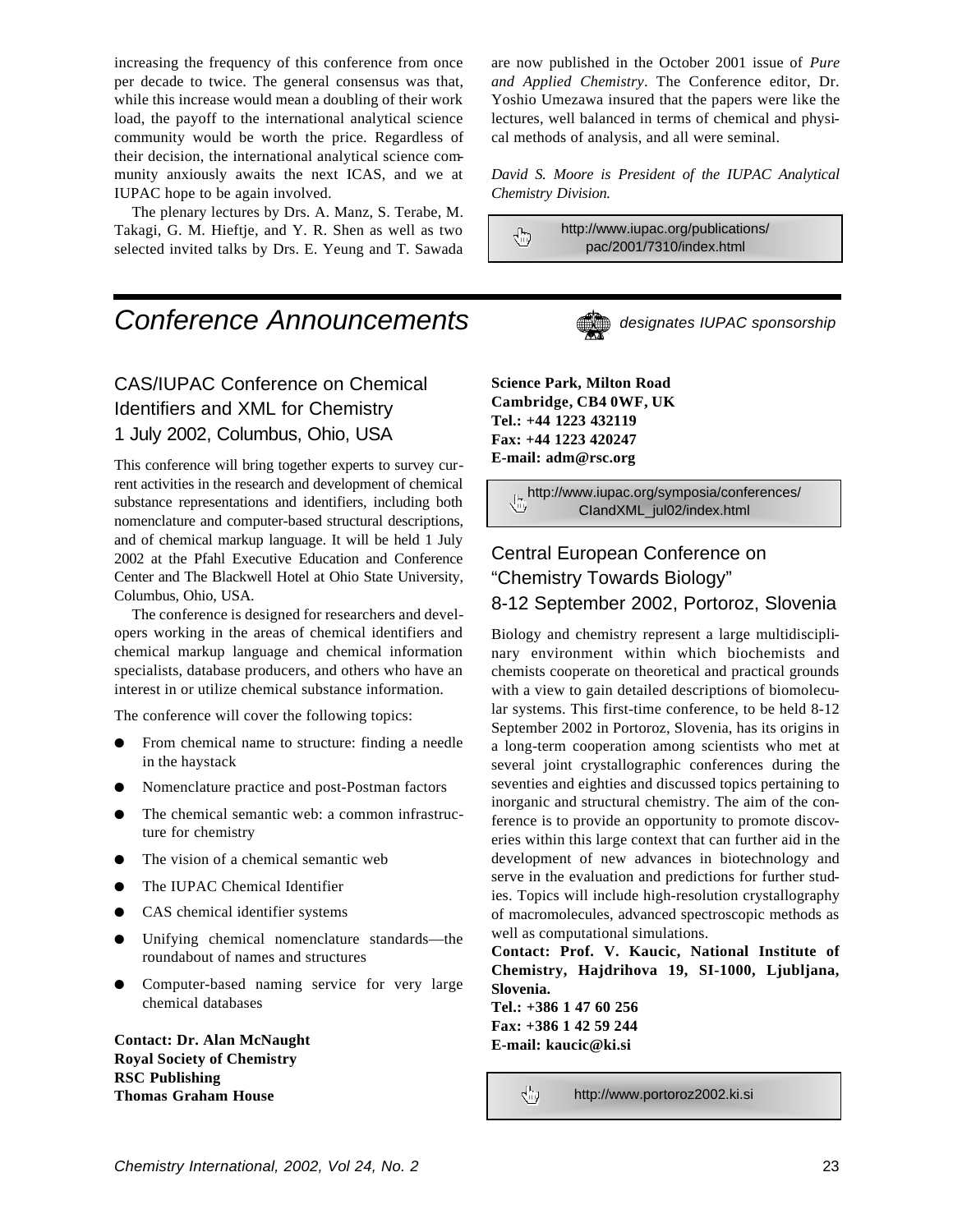### The Ninth International Conference on Flow Analysis 10-14 February 2003, Geelong, Victoria, Australia

The International Conference on Flow Analysis has been held on a triennial basis since 1979. It is is the premier meeting in the field of flow analysis and draws participants from a wide cross section of disciplines within chemistry. This conference aims to draw together members of the international flow analysis community for the purposes of information exchange in the area of flow analysis (incorporating flow injection analysis, sequential injection analysis, segmented continuous flow analysis, and variants of these techniques). The program includes the theoretical and practical aspects of flow analysis in areas such as environmental, clinical, food and beverage, industrial and biotechnological process monitoring. IUPAC has given its imprimatur to at least the last three of these meetings. The conference will be held 10-14 February 2003 in Geelong, Victoria, Australia.

**Contact: Associate Professor Ian McKelvie School of Chemistry PO Box 23 Monash University Victoria, 3800 Australia Tel.:+61 3 9905 4558 Fax: +61 3 99054196 E-mail: ian.mckelvie@sci.monash.edu.au**

 $\sqrt{\frac{h}{m}}$ http://www.deakin.edu.au/flowanalysis9/

### *Conference Announcements in Brief*

### **Raw Materials**

26-29 May 2002 International Association for Cereal Science and Technology (ICC) Conference 2002, Budapest, Hungary. *Prof. András Salgó Tel.: +36 1 463 1255 Fax: +36 1 463 3855 E-mail: ICC2002@mail.bme.hu* <http://www.ch.bme.hu/ICC2002>

### **Antiprotozoal Chemotherapy**

23-26 June 2002 5 th COST C9 Congress, London, UK *Dr. Simon L Croft Tel: +44 0 20 7927 2345 Fax: +44 0 20 7323 5687 E-mail: COSTB9Congress@lshtm.ac.uk* <http://www.lshtm.ac.uk/cost/b9congress/>

### **Stable Isotopes**

7-9 July 2002 2n dFrench Meeting on Stable Isotopes, Nantes, France. *Chantal Iannarelli Tel.: +33 0 1 47 71 90 04 Fax: +33 0 1 47 71 90 05 E-mail: c2s@club-internet.fr* <www.http://www.congre-scientifiques.com /ISOTOPES/>

### **Bioorganometallic Chemistry**

18-20 July 2002 1st International Symposium on Bioorganometallic Chemistry, Paris, France. *Chantal Iannarelli Tel.: +33 0 1 47 71 90 04 Fax: +33 0 1 47 71 90 05 E-mail: c2s@club-internet.fr* <http://www.congres-scientifiques.com/ISBOMCO2/>

### **Organosilicon Chemistry**

25-30 August 2002 13th International Symposium on Organosilicon Chemistry, Guanajuanto, Mexico. *Prof. Jorge Cervantes Tel.: +52 473 7326885, ext. 8111 and 8113 Fax: +52 473 7351903 E-mail: jauregi@quijote.ugto.mx* <http://www.ugto.mx/Eventos/ISOSXIII/index.html>

### **Luminescence Phenomena**

25-30 August 2002 The International Conference on Luminescence and Optical Spectroscopy of Condensed Matter (ICL'02), Jerusalem, Israel. *Prof. Shammai Speiser* Tel.: +972 4 829 3735 Fax: +972 4 823 3735 <http://www.technion.ac.il/technion/chemistry/ICL/>

### **Food Science**

4-6 September 2002 6th International Conference on Applications of Magnetic Resonance in Food Science, Paris, France. *Chantal Iannarelli Tel.: +33 0 1 47 71 90 04 Fax: +33 0 1 47 71 90 05 E-mail: c2s@club-internet.fr* <http://congres-scientifiques.com/MRFOOD/>

### **Scientific and Technical Data**

29 September-3 October 2002 18th International CODATA Conference on Frontiers of Scientific and Technical Data, Montreal, Canada. *Dr. Gordon Wood Tel.: +1 613 993 4165 Fax: +1 613 952 8246*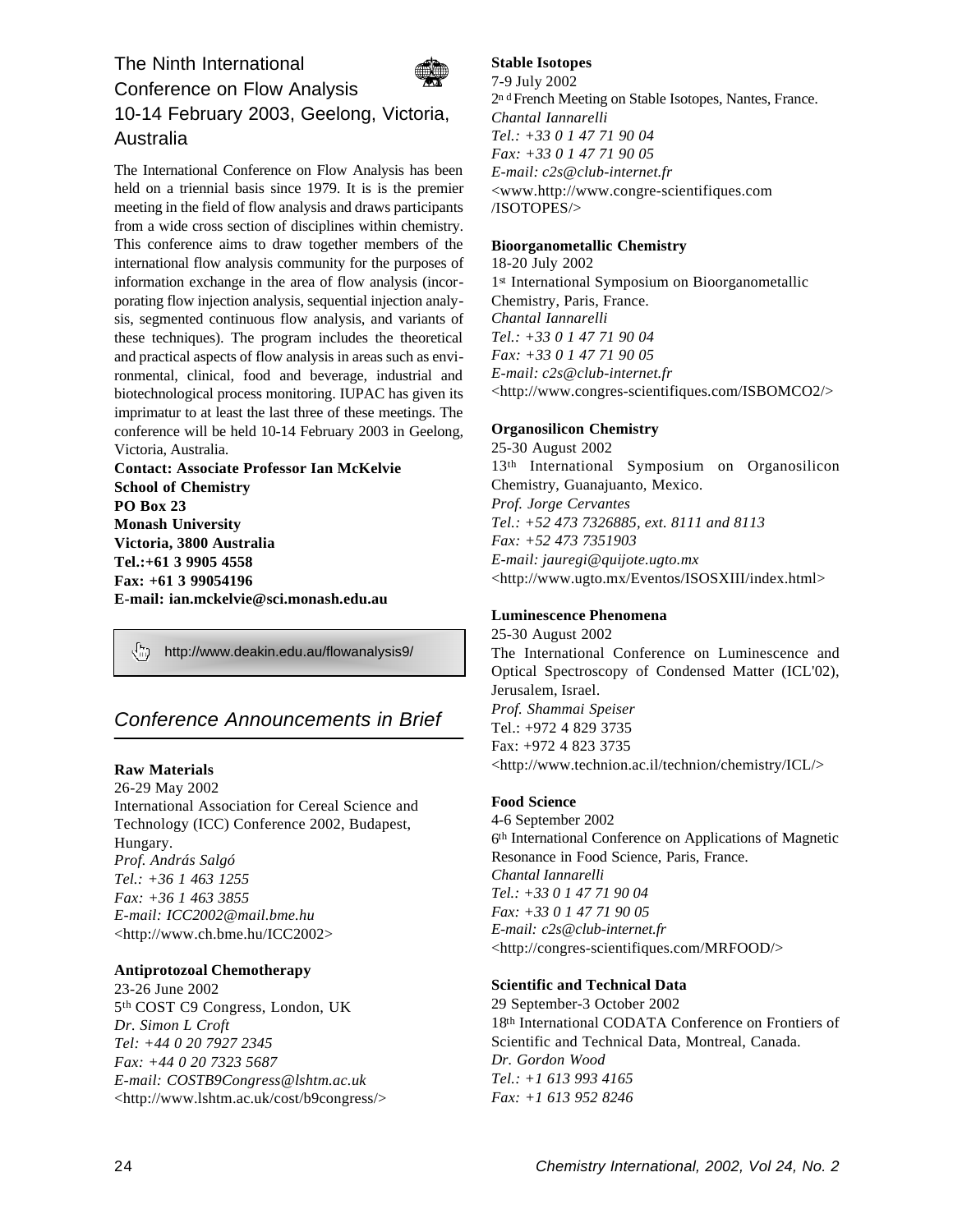*E-mail: gordon.wood@nrc.ca* <http://www.codata.org>

### **Clinical Chemistry**

20-25 October 2002 18th International Congress of Clinical Chemistry and Laboratory Medicine (18th ICCC 2002 Kyoto) Kyoto, Japan. *Secretariat of the 18th ICCC 2002 Kyoto Tel: +81 6 6873 2301 Fax: +81 6 6873 2300 E-mail: iccckyoto@bcasj.or.jp*

<http://edpex104.bcasj.or.jp/iccc2002/>

**Preserving Data**

5-7 November 2002 Ensuring Long-term Preservation and Adding Value to Scientific and Technical Data, Toulouse, France. *Joëlle Guinle Tel.: +33 0 5 61 27 40 18 Fax: +33 0 5 61 28 29 39 E-mail: joelle.guinle@cnes.fr* <www.http://www.cnes.fr/pvdst/>

### **High-Temperature Materials**

19–23 May 2003 11th International Conference on High Temperature Materials Chemistry, Tokyo, Japan. *Prof. Michio Yamawaki Tel.: +81 3 5841 7422 Fax: +81 3 5841 8633 E-mail: yamawaki@q.t.u-tokyo.ac.jp* <yamawaki@q.t.u-tokyo.ac.jp>

### **Plutonium and Other Actinide Elements**

6-10 July 2003 Plutonium Futures—The Science 2003, Albuquerque, New Mexico, USA. *Plutonium Futures—The Science Tel.: +1 505 667-7753 Fax: +1 505 667 6569 E-mail: puconf2003@lanl.gov* <http://www.lanl.gov/pu2003>

# *Calendar of IUPAC Sponsored Conferences*

Visit http://www.iupac.org for complete information and further links



NEW *designates a new conference since the last issue*

2002

### **Heterocycles**

6–8 March 2002 3rd Florida Heterocyclic Conference, Gainesville, Florida, USA. *Prof. Alan R. Katritzky, Department of Chemistry, University of Florida, P.O. Box 11720, Gainesville, Florida 32611, USA Tel.: +1 352 392 0554 Fax: +1 352 392 9199 E-mail: katritzky@chem.ufl.edu*

### **Macromolecules**

25–28 March 2002 5th Annual UNESCO School and South African IUPAC Conference on Macromolecules and Materials Science, Stellenbosch, South Africa. *Prof. R. D. Sanderson, UNESCO Associated Centre for Macromolecules and Materials, Institute for*

*Polymer Science, University of Stellenbosch, Private Bag X1, Matieland 7602, South Africa Tel.: +27 21 808 3172 Fax: +27 21 808 4967 E-mail: rds@maties.sun.ac.za*

### **p-Electron Systems**

30 May–4 June 2002 5th International Symposium on Functional **p**–Electron Systems (Fπ5), Ulm/Neu-Ulm, Germany. *Prof. Dr. Peter Bäuerle, Abteilung Organische Chemie II, Universität Ulm, Albert-Einstein-Allee 11, 89081 Ulm, Germany Tel.: +49 731 502 2850 Fax: +49 731 502 2840 E-mail: peter.baeuerle@chemie.uniulm.de*

### **Polymer Systems**

3–7 June 2002 4th International Symposium on Molecular Order and Mobility in Polymer Systems, St. Petersburg, Russia. *Prof. T. M. Birshtein, Institute of*

*Macromolecular Compounds, Russian Academy of Sciences, Bolshoi pr. 31, St. Petersburg 199004, Russia Tel.: +7 812 328 85 42 Fax: +7 812 328 68 69 E-mail: birshtein@imc.macro.ru*

### **Nuclear Analytical Methods**

16–21 June 2002 7th International Conference on Nuclear Analytical Methods in the Life Sciences, Antalya, Turkey. *Prof. Namik K. Aras, Bahcesehir University, 34900 Istanbul, Turkey Tel.: +90 212 669 6523 Fax: +90 212 669 4398*

### **Macromolecules**

7–12 July 2002 39th International Symposium on Macromolecules—IUPAC World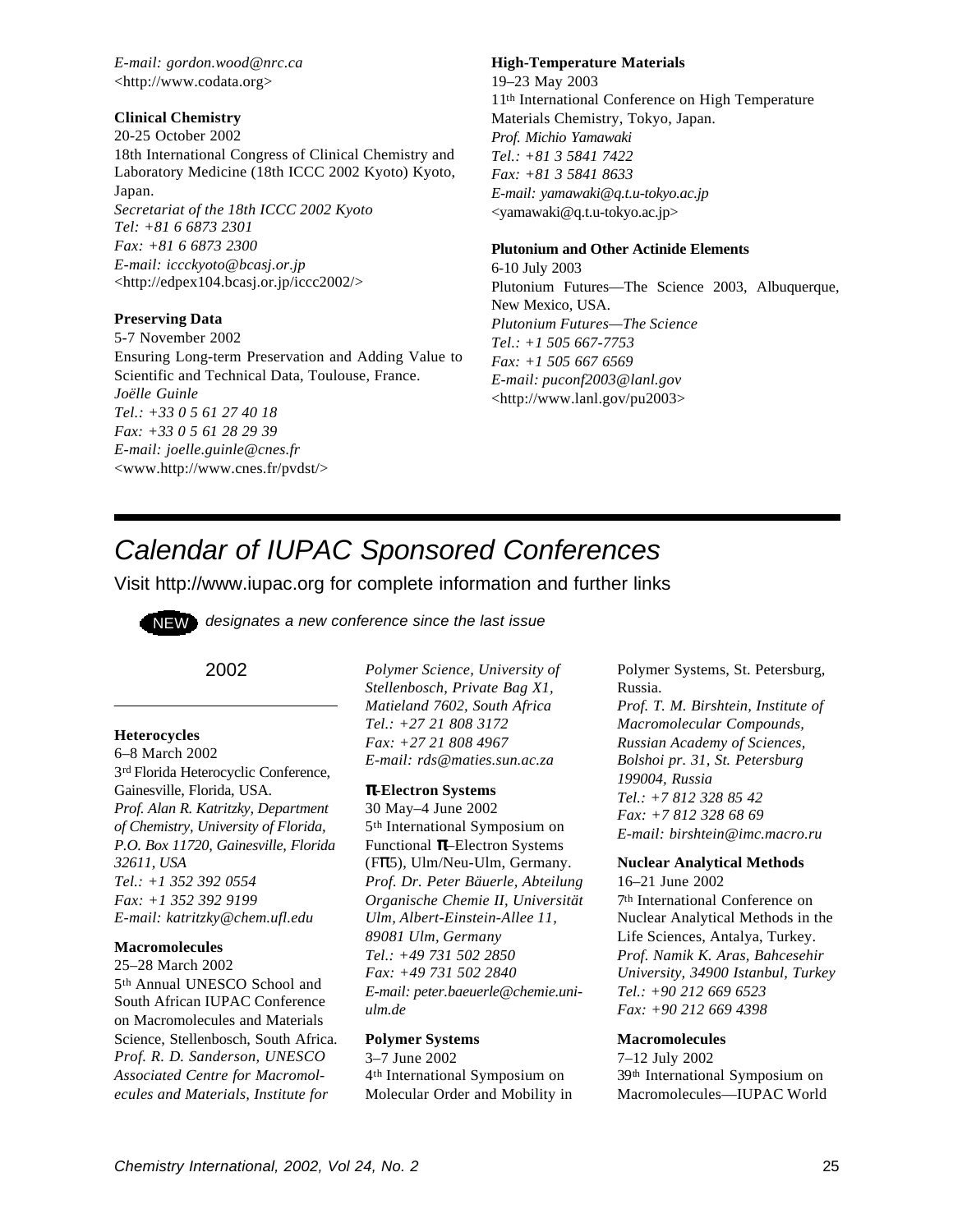Polymer Congress 2002, Beijing, China. *Prof. Fosong Wang, The Chinese Academy of Sciences, Beijing 100864, China Tel: +86 10 62563060 Fax: +86 10 62573911 E-mail: fswang@mimi.cnc.ac.cn*

#### **Solid-State Chemistry**

7–12 July 2002 5th Conference on Solid-State Chemistry, Bratislava, Slovakia. *Prof. P. Sajgalik, Slovak Academy of Sciences, Dubravska c. Bratislava, SK-842 36 Slovakia Tel.: +421 7 59410400 Fax: +421 7 59410444 E-mail: ssc2002@savba.sk*

### **Organometallic Chemistry**

7–12 July 2002 20th International Conference on Organometallic Chemistry, Corfu, Greece. *Dr. Constantinos G. Screttas, National Hellenic Research Foundation, Institute of Organic and Pharmaceutical Chemistry, 48 Vas. Constantinou Avenue, 11635 Athens, Greece Tel.: +30 1 7273876 Fax: +30 1 7273877 E-mail: kskretas@eie.gr*

### **Carbohydrates**

7–12 July 2002 XXI st International Carbohydrate Symposium, Cairns, Queensland, Australia. *Prof. R. V. Stick, University of Western Australia, Department of Chemistry, Nedlands, 6007, Western Australia Tel.: +61 8 9380 3200 Fax: +61 8 9380 1005 E-mail: rvs@chem.uwa.edu.au*

### **Polymers and Organic Chemistry**

14–18 July 2002 Polymers and Organic Chemistry 2002, San Diego, California, USA. *Prof. Spiro Alexandratos, Office of Academic Affairs, City Univer-sity of New York, 535 East 80th St., New York, New York 10021, USA Tel.: +1 212 794 5470 Fax: +1 212 794 5706 E-mail: sdabh@cunyvm.cuny.edu*

### **Organic Synthesis**

14–19 July 2002 14th International Conference on Organic Synthesis, Christchurch, New Zealand.

*Prof. Margaret A. Brimble, Department of Chemistry, University of Auckland, 23 Symonds St., Auckland, New Zealand Tel.: +64 9 373 7599, Ext. 8259 Fax: +64 9 373 7422 E-mail: m.brimble@auckland.ac.nz*

### **Photochemistry**

14–19 July 2002 XIXth IUPAC Symposium on Photochemistry, Budapest, Hungary. *Prof. H. D. Roth, Rutgers University, Department of Chemistry and Chemical Biology, 610 Taylor Road, New Brunswick, NJ 08854-8087 USA Tel.: +1 732 445 5664 Fax: +1 732 445 5312 E-mail: roth@rutchem.rutgers.edu*

### **Electrical Properties of Polymers**

15–18 July 2002 21st Discussion Conference and 9th International ERPOS Conference on Electrical and Related Properties of Polymers and Other Organic Solids, Prague, Czech Republic. *Prof. Dr. Drahomir Vyprachticky, Institute of Macromolecular Chemistry, Academy of Sciences of the Czech Republic, Heyrovského nám. 2, 162 06 Praha 6, Czech Republic Tel.: +420 2 20403251 or +420 2 20403332 Fax: +420 2 35357981 E-mail: vyprach@imc.cas.cz or sympo@imc.cas.cz*

### **Solubility Phenomena**

21–26 July 2002 10<sup>th</sup> International Symposium on Solubility Phenomena, Varna, Bulgaria. *Prof. Christo Balarew, Institute of General and Inorganic Chemistry, Bulgarian Academy of Sciences, BG-Sofia 1040, Bulgaria Tel.: +359 (2) 9793925 Fax: +359 (2) 705 024 E-mail: balarew@svr.igic.bas.bg*

**Chemical Thermodynamics** 28 July–2 August 2002

17th IUPAC Conference on Chemical Thermodynamics, Rostock, Germany. *Prof. A. Heintz, FB Chemie, Universitat Rostock, Hermannstr. 14, D-18051 Rostock, Germany Tel.:+49 381 498 1852 Fax: +49 381 498 1854 E-mail: andreas.heintz@chemie.unirostock.de*

### **Natural Products**

28 July–2 August 2002 23rd International Symposium on the Chemistry of Natural Products, Florence, Italy. *Prof. B. Botta, Dip. Studi Chimica e Tecnologia Sostanze, Biologicamenta Attive, University "La Sapienza", P.le A. Moro 5, 00185 Roma, Italy Tel.: +39 06 49912781 or +39 06 49912783 Fax: +39 06 49912780 E-mail: bruno.botta@uniroma1.it*

### **Boron Chemistry**

28 July–2 August 2002 XI th International Meeting on Boron Chemistry (IMEBORON XI), Moscow, Russia. *Prof. Yu. N. Bubnov, A. N. Nesmeyanov Institute of Organoelement Compounds of the Russian Academy of Sciences, Vavilov str. 28, Moscow V-334, GSP1, 119991 Russian Federation Tel.: +7 095 135 6166 or +7 095 135 7405 Fax: +7 095 135 5085 E-mail: imeboron@ineos.ac.ru*

### **Crop Protection**

4–9 August 2002 10th IUPAC International Congress on the Chemistry of Crop Protection (formerly International Congress of Pesticide Chemistry), Basel, Switzerland. *Dr. Bernard Donzel, c/o Novartis CP AG, WRO-1060.3.06, CH-4002 Basel, Switzerland Tel.: +41 61 697 22 67 Fax : +41 61 697 74 72 E-mail: bernard.donzel@cp.novartis.com*

**Physical Organic Chemistry** 4–9 August 2002 16th International Conference on Physical Organic Chemistry: Structure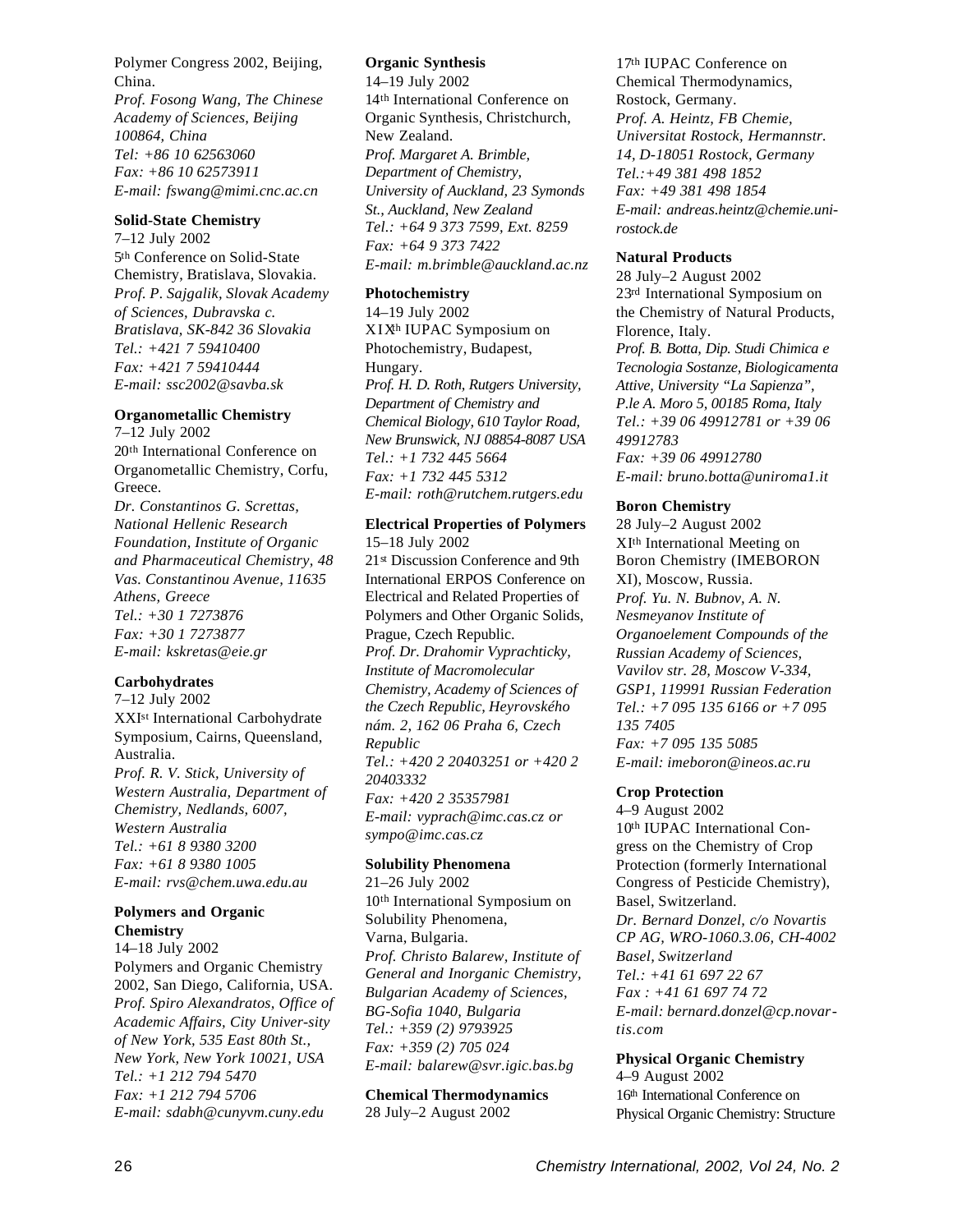and Mechanism in Organic Chemistry, San Diego, California, USA. *Prof. Charles L. Perrin, Department of Chemistry, University of California at San Diego, La Jolla, California 92093-0358, USA Tel.: +1 858 534 2164 Fax: +1 858 822 0386 E-mail: icpoc@ucsd.edu*

### **Chemical Education**

6–10 August 2002 17th International Conference on Chemical Education—New Strategies for Chemical Education in the New Century, Beijing, China. *Prof. Xibai QIU, 17 th ICCE c/o Chinese Chemical Society, P.O. Box 2709 Beijing 100080, China Tel.: +86 10 62568157, 86 10 62564020 Fax: +86 10 62568157 E-mail: qiuxb@infoc3.icas.ac.cn*

### **Bioorganic Chemistry**

11–14 August 2002 6th International Symposium on Bioorganic Chemistry (ISBOC-6), Toronto, Ontario, Canada. *Dr. Ronald Kluger, Department of Chemistry, University of Toronto, Toronto, Ontario, Canada M5S 3H6 Tel.: +1 416 978 3582 Fax.: +1 416 978 3482 E-mail: rkluger@chem.utoronto.ca*

### **Polymer Networks 2002**

2–6 September 2002 Polymer Networks 2002, Autrans, France. *Prof. E. Geissler, Université J. Fourier de Grenoble, Laboratoire de Spectrométrie Physique, B.P. 87, F-38402 St Martin d'Heres cedex, France Tel: +33 476 635823 Fax: +33 476 514544 E-mail: erik.geissler@ujfgrenoble.fr*

### **Physical Chemistry of Liquids**

6–15 September 2002 European Molecular Liquids Group (EMLG) Annual Meeting on the Physical Chemistry of Liquids. Novel Approaches to the Structure and Dynamics of Liquids: Experiments, Theories, and Simulations, Rhodes, Greece. *Prof. Dr. Jannis Samios*

*Tel.: +30 1 7274534 or +30 1 7274751 Fax: +30 1 7274752 E-mail: isamios@cc.uoa.gr*

### **Polymer Science and Technology**

2–5 December 2002 IUPAC Polymer Conference on the Mission and Challenges of Polymer Science and Technology, Kyoto, Japan. *Prof. Seiichi Nakahama, Faculty of Engineering, Tokyo Institute of Technology, 2-12-1 Ohokayama, Meguro-ku, Tokyo 152-8552, Japan Tel.: +81 3 5734 2138 Fax.: +81 3 5734 2887 E-mail: snakaham@polymer.titech.ac.jp*

### 2003

### **Flow Analysis**

10-14 February 2003



The 9th International Conference on Flow Analysis, Geelong, Victoria, Australia. *Dr. Daryl J. Tucker, School of Biological and Chemical Sciences, Deakin University, Geelong, Victoria 3127 Australia. Tel.: +61 3 5227 2325 Fax: +61 3 5227 1040 E-mail: tucker@deakin.edu.au*

### **IUPAC 42nd General Assembly**

8-17 August 2003 Ottawa, Ontario, Canada. IUPAC Secretariat Tel.: +1 919 485 8700 Fax: +1 919 485 8706 E-mail: secretariat@iupac.org

### **39t h IUPAC Congress**

10–15 August 2003 39th IUPAC Congress and 86th Conference of The Canadian Society for Chemistry: Chemistry at the Interfaces, Ottawa, Ontario, Canada. *National Research Council Canada (NRC), Conference Services Office, Building M-19, Montreal Road, Ottawa, Ontario, Canada K1A 0R6 Tel.: +1 613 993 0414 Fax: +1 613 993 7250 E-mail: iupac2003@nrc.ca*

### **How to Apply for IUPAC Sponsorship**

To apply for IUPAC sponsorship, conference organizers should complete an Advance Information Questionnaire (AIQ). The AIQ form is available at http://www.iupac.org or by request at the IUPAC Secretariat, and should be returned between 2 years and 12 months before the conference. Further information on granting sponsorship is included in the AIQ and available online.

### **Visas**

It is a condition of sponsorship that organizers of meetings under the auspices of IUPAC, in considering the locations of such meetings, should take all possible steps to ensure the freedom of all bona fide chemists from throughout the world to attend irrespective of race, religion, or political philosophy. IUPAC sponsorship implies that entry visas will be granted to all bona fide chemists provided application is made not less than three months in advance. If a visa is not granted one month before the meeting, the IUPAC Secretariat should be notified without delay by the applicant.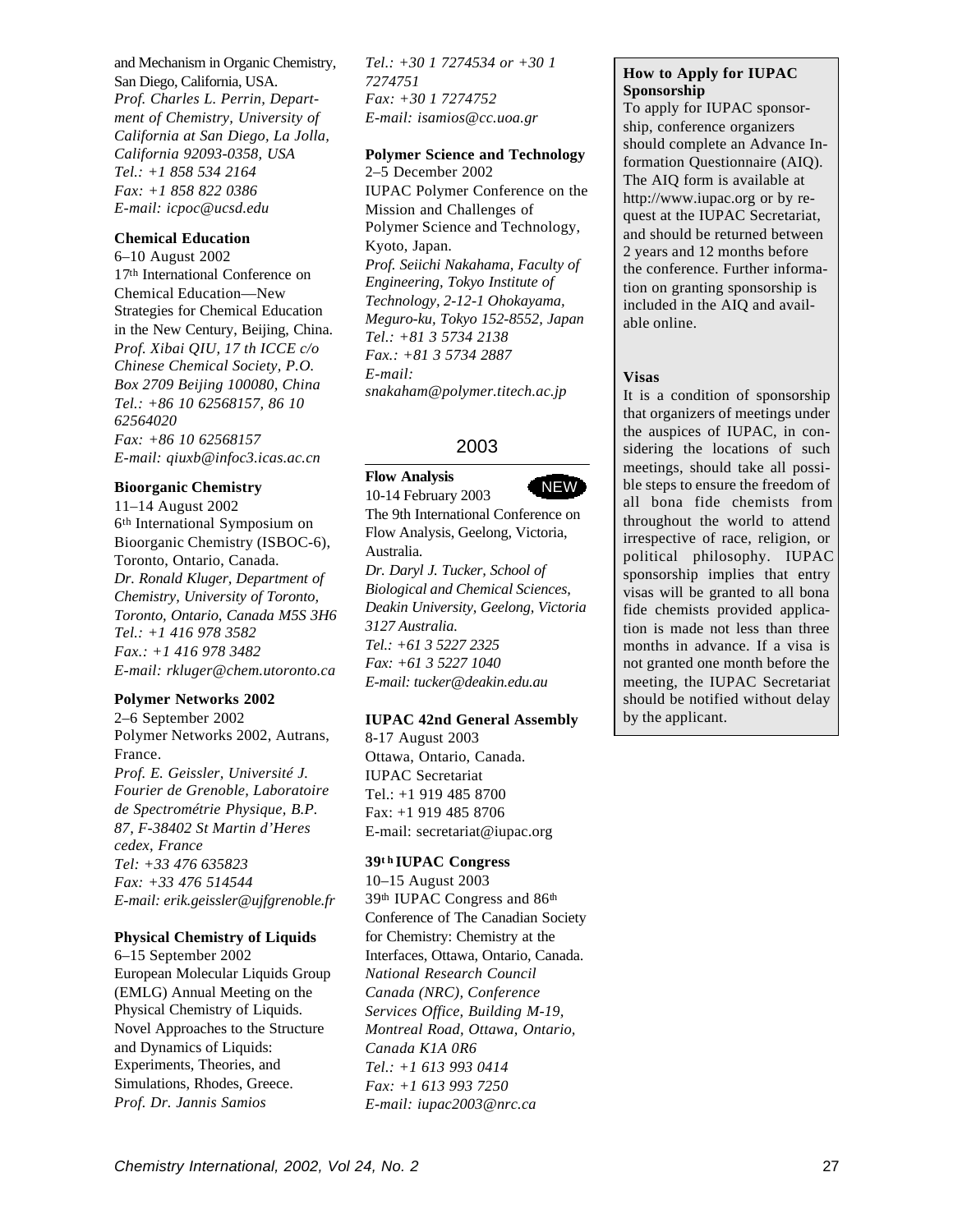# *Call for Nominations for the Pierre Crabbé-IOCD Prize*



# *Submission Deadline 31 March 2002*

The International Organization for Chemical<br>Sciences in Development (IOCD), on the<br>occasion of its 20th anniversary, is pleased<br>to announce the initiation of the Pierre Crabbéhe International Organization for Chemical Sciences in Development (IOCD), on the occasion of its 20th anniversary, is pleased IOCD Prize. Pierre Crabbé was a distinguished Belgian scientist who conceived and, in 1981, founded IOCD as an international organization for helping scientists in developing countries. He served as its director until his untimely death in 1987. IOCD has continued to pursue its mission of collaborating with scientists in developing countries in major ways.

The Pierre Crabbé-IOCD Prize will be awarded in 2002 to the person who the Prize Committee finds has made the most significant contribution during the past two years to the encouragement of better science and education in a developing country. The Prize will consist of a medal and a \$10,000 (USD) cash award.

You may nominate one or more candidates for the Pierre Crabbé-IOCD Prize. The nominee may be from any country, with special attention being given to those from developing countries.



**Your nomination, not longer than one typed page, should consist of the following:**

- 1. a short description (no more than 150 words) of the work of the candidate that supports the nomination;
- 2. a curriculum vitae of no more than 10 lines in length;
- 3. a statement of the impact of the work.

Nominations should be submitted no later than 31 March 2002 to:

> Executive Director, IOCD P.O. Box 8156 Falls Church, Virginia 22041 USA

For more information about IOCD, please e-mail: iocd@igc.org or look on the Web at <http://www.iocd.org>.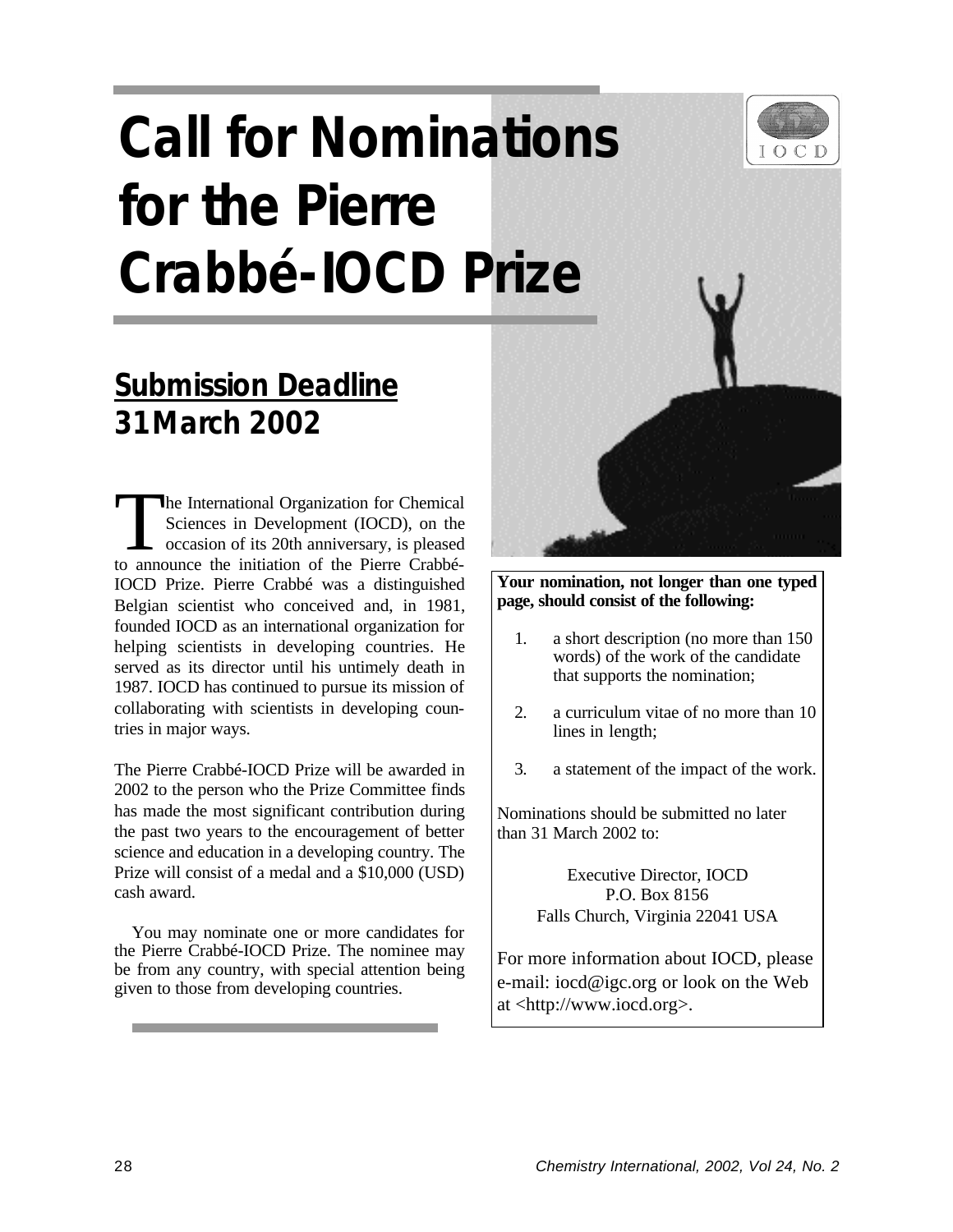# International Union of Pure and Applied Chemistry (IUPAC)



Vice President: L. K. SYDNES (Norway) Treasurer: C.F. BUXTORF (Switzerland) Past President: A. HAYES (UK)

President: P. S. STEYN (South Africa) Secretary General: E.D. BECKER (USA)

IUPAC Secretariat

P.O. Box 13757, Research Triangle Park, NC 27709-3757, USA. Tel: +1(919) 485-8700. Fax: +1 (919) 485-8706. E-mail: secretariat@iupac.og and http://www.iupac.org

The International Union of Pure and Applied Chemistry (IUPAC), formed in 1919, is a voluntary nongovernmental, nonprofit association of organizations, each of which represents the chemists of a member country. Its objectives are as follows:

- to promote continuing cooperation among the chemists of the member countries
- to study topics of international importance to pure and applied chemistry which need standardization or codification
- to cooperate with other international organizations that deal with topics of a chemical nature
- to contribute to the advancement and understanding of pure and applied chemistry in all its aspects

The membership of IUPAC currently comprises 44 national organizations.

### National Adhering Organizations

Asociación Química Argentina **(Argentina)** Australian Academy of Science **(Australia)** Österreichische Akademie der Wissenschaften **(Austria)**  The Royal Academies for the Sciences and Arts of Belgium **(Belgium)** Brazilian Chemistry Committee for IUPAC **(Brazil)** Bulgarian Academy of Sciences **(Bulgaria)** National Research Council of Canada **(Canada)** Sociedad Chilena de Química **(Chile)** Chinese Chemical Society **(China)** Chemical Society located in Taipei **(China)** Croatian Chemical Society **(Croatia)** Czech National Committee for Chemistry **(Czech Republic)** Den Kongelige Danske Videnskabernes Selskab **(Denmark)** National Committee for IUPAC **(Egypt)** Suomen Kemian Seura **(Finland)** Comité National Français de la Chimie **(France)** Deutscher Zentralausschuss für Chemie **(Germany)** Association of Greek Chemists **(Greece)** Hungarian Academy of Sciences **(Hungary)** Indian National Science Academy **(India)** Royal Irish Academy **(Ireland)** Israel Academy of Sciences and Humanities **(Israel)**

Consiglio Nazionale delle Ricerche **(Italy)** Science Council of Japan **(Japan)** Korean Chemical Society **(Korea)** Kuwait Chemical Society **(Kuwait)** Koninklijke Nederlandse Chemische Vereniging **(Netherlands)** Royal Society of New Zealand **(New Zealand)** Norsk Kjemisk Selskap **(Norway)** Chemical Society of Pakistan **(Pakistan)** Polska Akademia Nauk **(Poland)** Sociedad Potuguesa de Química **(Portugal)** Colegio de Químicos de Puerto Rico **(Puerto Rico)** Russian Academy of Sciences **(Russia)** Slovak Chemical Society **(Slovakia)** Slovenian Chemical Society **(Slovenia)** National Research Foundation **(South Africa)** Officina de Ciencia y Tecnologia **(Spain)** Svenska Nationalkommittén för Kemi **(Sweden)** Schweizerische Chemische Gesellschaft **(Switzerland)** Türkiye Kimya Dernegi **(Turkey)** Royal Society of Chemistry **(United Kingdom)** National Research Council, National Academy of Sciences **(USA)** Union of Yugoslav Chemical Societies **(Yugoslavia)**